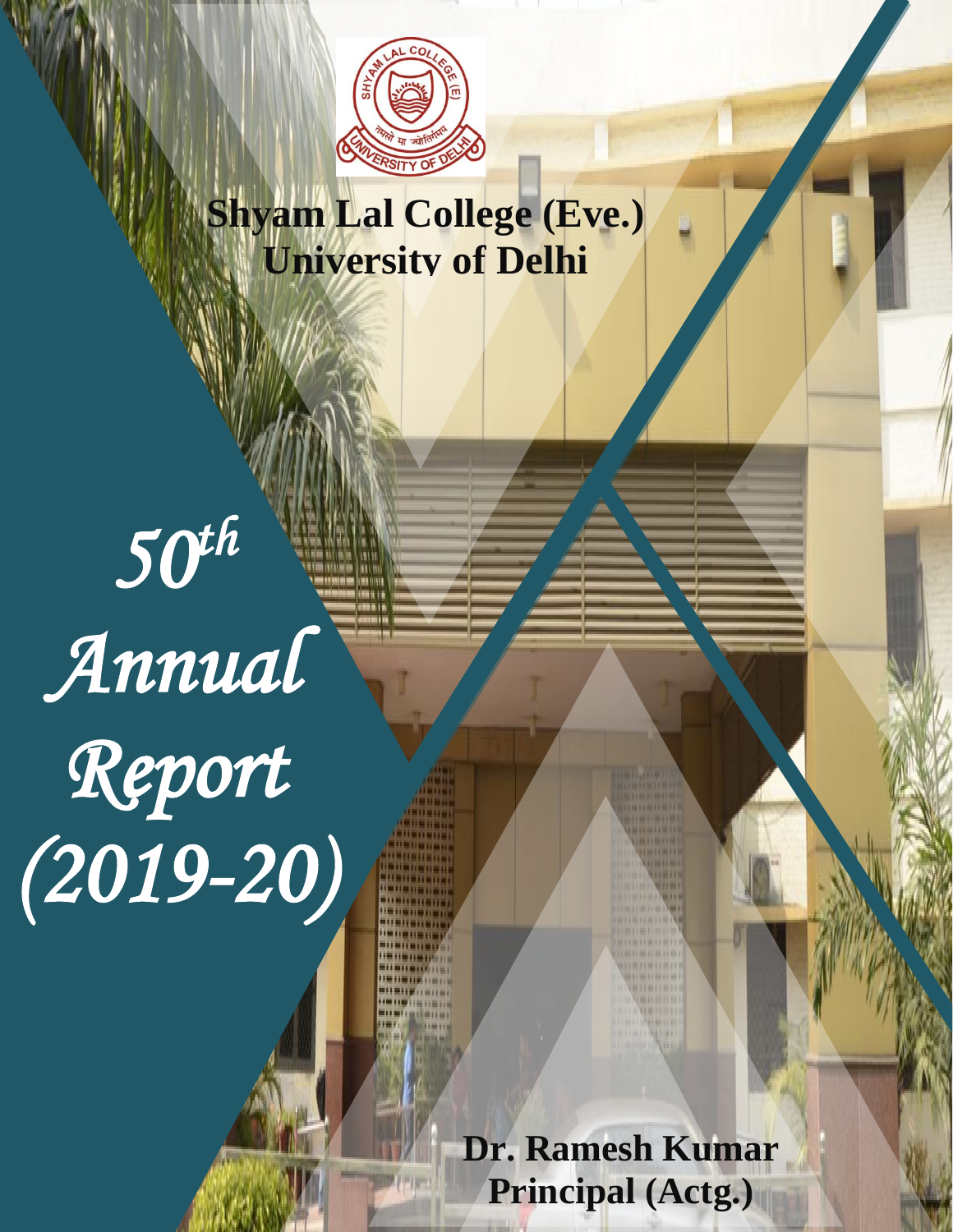# **ANNUAL REPORT (2019-20)**

Esteemed Chief Guest Prof. Sunil K. Choudhary, Professor of Political Science & Director, Developing Countries Research Center (DCRC), University of Delhi, Hon'ble Chairperson Governing Body, Madam Savita Gupta, other respected members of Governing Body of the College, distinguished Faculty members, parents and my dear students:

On behalf of the staff and students of Shyam Lal College (E), I take this opportunity with immense pleasure in welcoming you all on the occasion of **50th Annual Day & Prize Distribution Function** of our college.

I am extremely privileged and honoured to welcome, **Smt. Savita Gupta**, **Hon'ble Chairperson**, Governing Body Shyam Lal College, my dear colleagues, parents and students.

Our college was founded in sixties by Late Padmashri Lala Shyam Lal Gupta, founder of the college, Member, Rajya Sabha and an eminent entrepreneur, the college has marched ahead since its inception. Shyam Lal College (Evening) is a constituent college of University of Delhi imparting higher education in Commerce, Humanities and social sciences for almost five decades.

As we reflect upon the past year, I feel very proud standing here and extending the detail of activities, publications, performances, awards and honour/achievements of the staff and students of the college.

Now, as Principal of this college, I present before you the Annual Report on the activities and achievements of the college during the academic year 2019-2020.

# **ACADEMIC RESULTS**

The reputation of an educational institution is based largely upon the performance of its students. I am pleased to report that we have recorded 96.27%, 98.80% & 84.06% result in B.Com. I, II & III Year respectively, 100%, 100% & 86.76% result in B.Com.(H) I, II & III Year respectively, 95.88%, 98.16% &78.37% result in B.A. Prog. I, II & III Year respectively. 88.24%, 100% & 100% result in B.A. (H) Economics I, II & III Year respectively, 96.55%, 100% & 85% result in B.A. (H) Hindi I, II & III Year respectively, 96.23%, 97.37%& 97.50% result in B.A. (H) Political Science I, II & III Year respectively.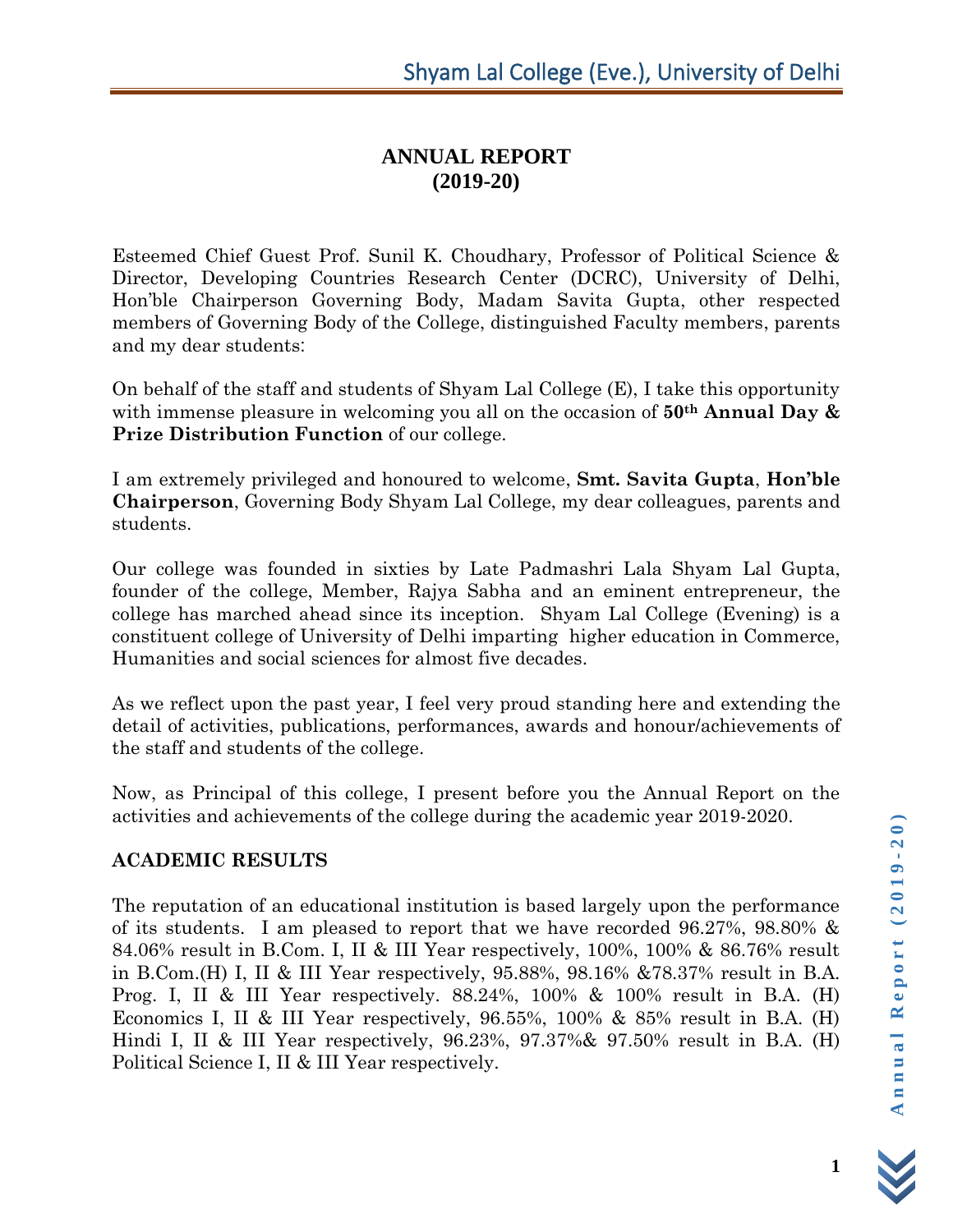# **INTERNAL QUALITY ASSURANCE CELL (IQAC)**

In its ongoing pursuit of ensuring quality at institutional level, IQAC under the Chairmanship of Dr. Pravin Kumar, Principal, SLC-E during the academic session 2019-20 organized various programmes in the college which included Awareness programmes on emerging issues, Quality Improvement Programmes (Q.I.P.), Seminars, Orientation Programmes, Student Knowledge Sharing Programme (SKSP) and Faculty Development Programmes.

Apart from these events, an ICSSR Sponsored XXI Annual International Conference on the broad theme of "Achieving Excellence in Higher Education" was organized in collaboration with DSPSR on January 4-5, 2020 at Deen Dayal Upadhyaya College, University of Delhi, New Delhi

# **INFRASTRUCTURE**

Revamping infrastructure is an ongoing process. Furthermore, to report during this academic year, the following infrastructure facilities are added:

- Green grass carpeting work was done in the College grounds.
- CCTV cameras have been installed in the whole campus covering out of the Campus road also.
- Two store rooms have been constructed on the roof of the Library behind room no.40 and 41.
- CCTV control room has been developed in the Room no.17.
- Pathways with steel frame have been constructed in front of staff room adjacent to playground.
- Boundary wall behind the College building has been repaired.
- LED flood light has been fixed on the top of the building.
- Four LEDs have been fixed in the Seminar Room.
- A Sanitizer Vending Machine installed in the College.

# **ACADEMIC PRIZES & SCHOLARSHIP SCHEMES**

Academic Prizes are awarded to the students on the basis of their results in the annual examinations by the college at the annual function. In addition to this, following memorial cash prizes are also awarded: -

• Shri Sunder Lal Rohatgi & Smt. Roopwati Rohatgi Memorial Prizes: Three prizes of Rs.250/- each to be awarded annually to the toppers of final year students of B.Com (H), B.Com and B.A. Programme. These prizes were instituted by Late Sh. B.B. Rohatgi in the fond memory of his parents.

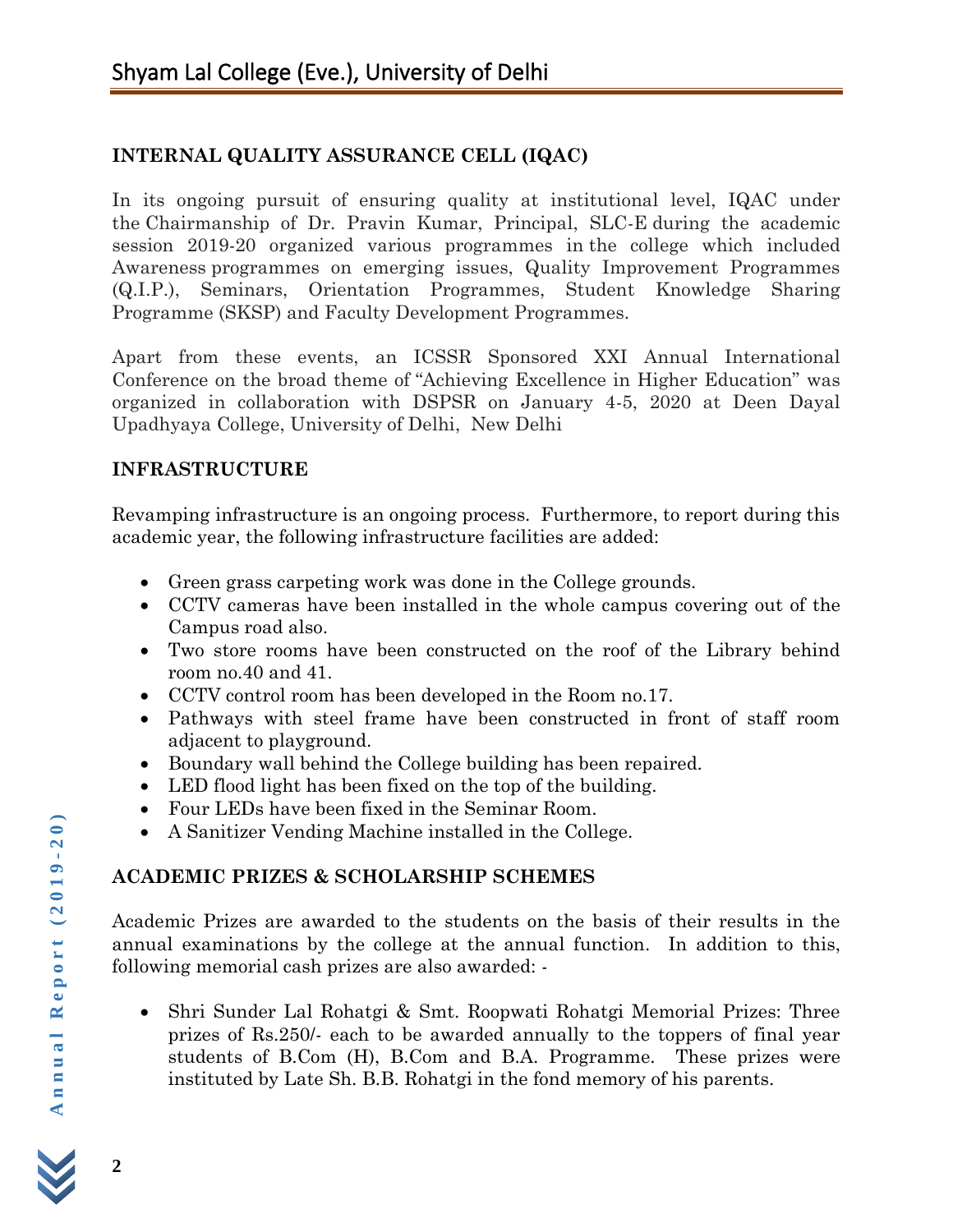- Km. Kanika Gupta Memorial Prizes: The prizes are of the value of Rs.250/ each given to the students securing highest marks in B.Com (Hons.) I and II year examinations. These prizes are instituted by Dr. R.L. Gupta of the Department of Commerce, in the loving memory of his daughter, Km. Kanika Gupta.
- Shyam Lal Gupta Memorial Prize: A prize of Rs.11,000/- has been instituted by Shyamlal Charitable Trust in the memory of Late Padam Shri Shyamlal Gupta, the Founder of the College. This prize is given to the student who secures the highest percentage of marks in the First / Second year of any course.
- Other Delhi University Awards and Financial Assistance: There are many Awards/ Financial Assistance / Scholarship schemes which are declared by the University from time to time. Students are advised to see the Notice Board for details.
- Sports Prizes: Sports Prizes are awarded to the outstanding sports persons every year subject to attainment of the minimum standards laid down for the purpose.

# **STUDENT OF THE YEAR AWARD**

This year the student of year award was reformulated with newer guidelines and selection criteria. However, due to the Pandemic Covid-19, the final stages of the selection process could not be included.

Therefore, the Committee decided to postpone the award to next year where it may be decided to give it along with the next academic year winner.

# **FACULTY ACHIEVEMENTS**

Our faculty continued to explore newer academic heights in the current session by writing books, attending seminars, workshops, refresher courses and orientation programs as detailed below:

**Dr. Ramesh Kumar**, Associate Professor in Department of Political Science and now Acting Principal, has published five articles and contributed one chapter in an edited book during 2019-2020 academic session. The published articles include (a) Modinomics Mandi Aur AntimJan (Hindi) – in Global Multidisciplinary Research Journal, (Sept2019), (b) Nagrikta kanoon par Gandhiwadi Nazaria (Hindi) – in Global Multidisciplinary Research Journal, (March 2020), (c) Gandhi as Harbinger of Peace (Co-authored) - in IME Multidisciplinary journal, (Jan-Jun 2020),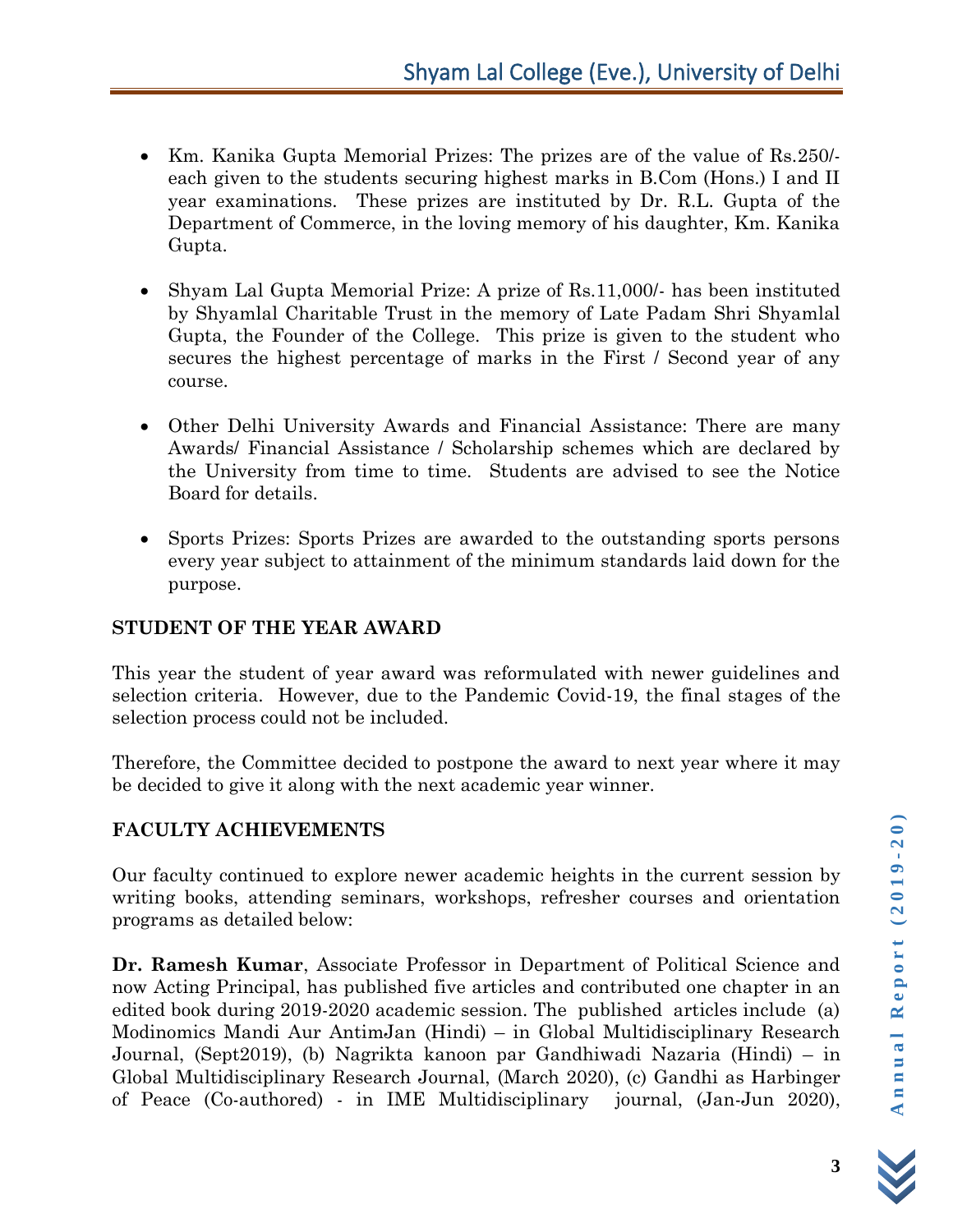(d) Satyagrah: A Gandhian Context - in IME Multidisciplinary journal, (Jan-Jun 2020), (e) Economic Thoughts of Gandhi: Relevance for Progressive India (coauthored) – in Vivekananda Journal of Research (Jan-Jun 2020). Besides, he also contributed a chapter on India's Act East Policy: In Retrospect and Prospect in an edited book by Sudhir Singh entitled Look East to Act East: Transforming India – ASEAN Relations in Modi Era (2020) published by Pentagon Press LLP, New Delhi. In addition to academic work, Dr. Ramesh Kumar has also been honoured for his social service and Gandhian activism. He has been appointed as Honorary Secretary of a renowned Gandhian organization All India Harijan Sewak Sangh founded 88 years ago by Mahatama Gandhi in 1932.

**Sh. J. K. Bareja,** Associate Professor, Department of Commerce is associated with teaching of Master of Business Economics at South Campus, University of Delhi.

**Dr. Anil Rai,** Associate Professor, Department of Hindi presented a research paper titled 'Tagore Ki Drishti Mein Nirala Ka Mahakavitva' in an International Seminar on "Indian Social Science & Humanities Congress 2019" organized by PAILCK & Jadavpur University, Kolkata (W.B.) on 7th-8th September 2019. He presented a research paper titled 'Gandhi Darshan AurIkkisavinSadi Ka Bharat' in an International Seminar on "Bahuaayami Gandhi : Vividh Paridrishya" jointly organized by Vishva Hindi Parishad and Rajbhasha Vibhag, Griha Mantralaya, Bharat Sarkar, New Delhi on 13th-14th September 2019. He also presented a research paper titled 'Vartman Vaishvik Samaj Aur Tulsi Ki Ramkatha' in an International Seminar on "Adhunikta Ke Sandarbh Mein Ramkatha Aur Krishnakatha Ka Vaishvik Sandarbh" organised by Sahityik Sanskritik Shodh Sanstha, Mumbai on 28th-29th February 2019. Dr. Anil Rai published a research paper titled 'Shiksha Ke Buniyadi Sarokar Aur Gandhi Darshan' in Peer Reviewed Refereed Research Journal 'Shodh Sarita', Vol-6, Issue-22, April-June, 2019. He published a research paper titled ' Urvashi Mein Vyakt Lokjeevan Ke Swar' in UGC Care Research Journal 'Shodh Sanchar Bulletin', Vol-9, Issue-36, Oct.-Dec., 2019. He published a research paper titled 'Loktantra Ki Vidambanaon Ke Kavi Raghuveer Sahay' in UGC Care Research Journal 'Shodh Sarita', Vol-6, Issue-24, Oct.-Dec., 2019. He also published a research paper titled 'Arvind-Darshan Mein Roopantaran Evam Atimanas Ki Avadharana' in UGC Care Research Journal 'Shodh Sarita', Vol-7, Issue-25, Jan.-Mar., 2020. Dr. Anil Rai wrote a chapter titled 'Surdas Ka Kavya' in Study Material for B.A.(Hons.) Hindi, prepared by Indira Gandhi National Open University.

**Dr. Preeti Shukla,** Associate Professor, Department of English delivered Keynote address in International Webinar on "Covid-19, Pandemic and its Psycho-Social Concerns" organized by the Department of English, VSP, Govt. PG College, C.C.S. University. She presented a paper titled "Kamala Markandaya's Necter in a sieve: a Narrative of the post-colonial overtones and the ways in which women in rural

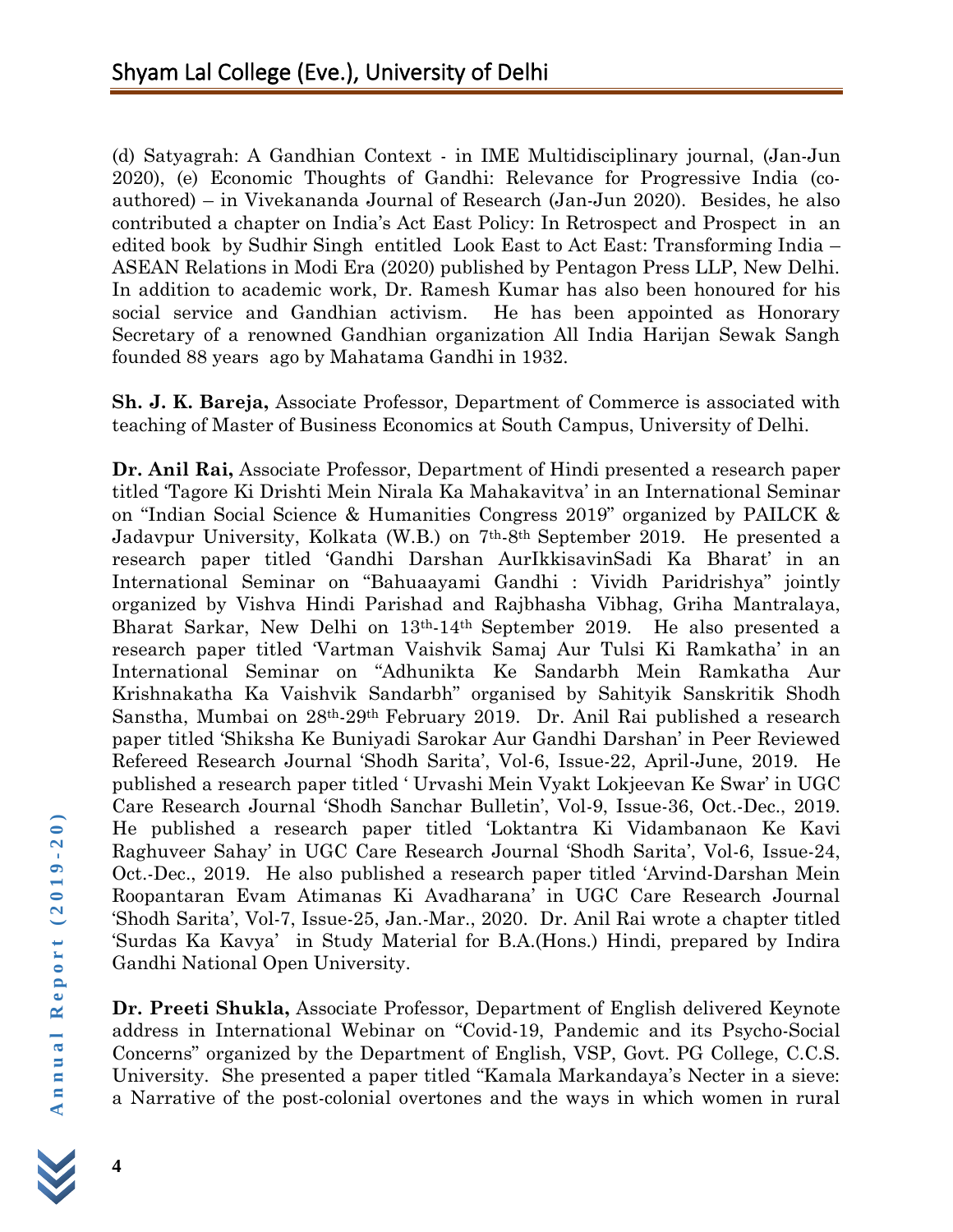India evolved after Independence" in a one-day Seminar on "Deconstructing Narrative Identities in Indian English Literature" organized by the Department of English in collaboration with IQAC of Shyam Lal College (Eve.) on 23rd August 2019, she also Chaired a Session in it. She attended a two-day Conference on "Representation of Disability in Literature and Cinema" organized by Department of English, Maharaja Agrasen College, University of Delhi. She attended a webinar on "Digital Humanities: Taking Humanities Data to Classrooms", organized by the English Association and IQAC of Motilal Nehru College, University of Delhi. She also attended a National Online Seminar on "William Shakespeare and the 21st Century Reader with special reference to Hamlet" organized by RKSD (PG) College, Kaithal, Haryana, English Literary Society and the Shakespeare Association of India. She participated in an International Webinar on "The Politics of Women's Writing" organized by the Department of English, Bharti College, University of Delhi. She also participated in a webinar on "Humanities + Digital: What is it?" organized by the Department of English and IQAC, Shyam Lal College, University of Delhi.

**Dr. Pramod Kumar**, Associate Professor, Department of History has organized a one-day Seminar on "Issues in History" in association with IQAC, Shyam Lal College (Eve.) on 31st August 2019 as a Convener and **Dr. D.N. Singh**, Assistant Professor, Department of History has served as the Co-convener of the Seminar.

**Ms. Ila Bhushan Jain**, Assistant Professor, Department of Political Science presented a paper titled "Bharatiya Swadheenta Sangram: Vividh Vaicharik Aayaam" at National Seminar organized by Shaheed Udham Singh Government College, Matak Majri, Karnal on 5th October 2019. She also attended an International Conference on "Achieving Excellence in Higher Education" organized by Deen Dayal Upadhyaya College, University of Delhi on 4-5 January 2020.

**Ms. Bharti Kumar**, Assistant Professor, Department of Computer Science participated and successfully completed:

- Two-week UGC-Sponsored Refresher Course in "Mathematics/OR/ Statistics and Computer Science" organized by CPDHE, University of Delhi, 31st May 2019-14th June 2019.
- Presented a paper titled: "IoT: Changing the World", in a One Day Seminar titled: "Contemporary Developments in Internet", organized by the Department of Computer Science, Shyam Lal College (Eve.) in collaboration with IQAC on 21<sup>st</sup> August 2019.
- One Day Workshop on "E-filing of ITR 1 & 2" organized by Department of Commerce, Shyam Lal College (Eve) in association with the Department of Commerce, Delhi School of Economics, University of Delhi, 19th September 2019.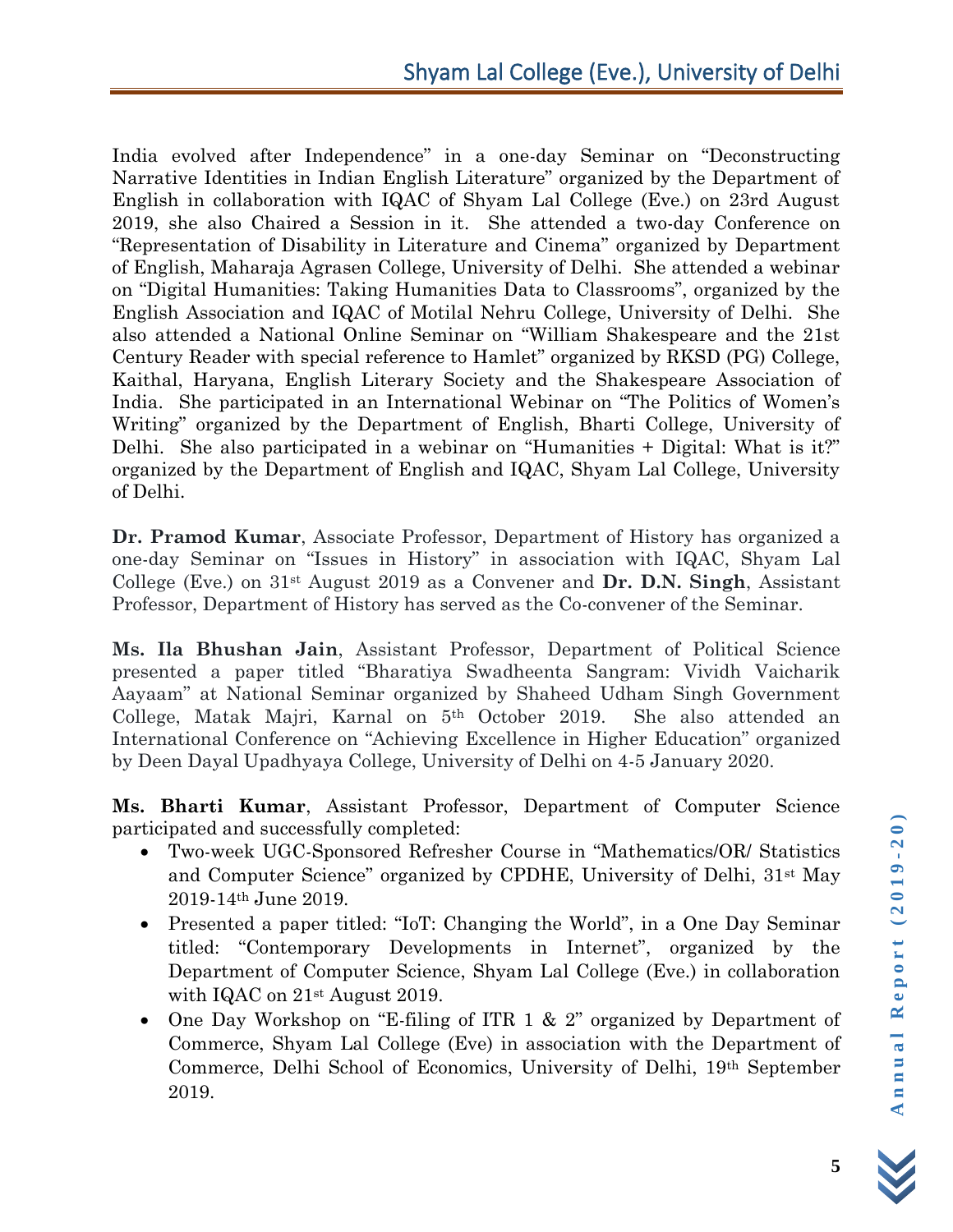- One Day Workshop on "Search, Research, Effective Research Writings and Academic Integrity" jointly organized by Skill Development Committee, Shyam Lal College(Eve) in collaboration with Indira Gandhi National Centre for the Arts, New Delhi, Ministry of Culture, Government of India, 14th October 2019.
- Webinar on "Covid-19: Impact on Digital India", organized by Vivekananda College, University of Delhi, 6th May 2020.
- Webinar on "Digital Transformation with Robotic Process Transformation", organized by Mindmap Consulting, 8th May 2020.
- Webinar on "Advertising Industry: Past, Present and Future", organized by ARSD College, University of Delhi, 9th May 2020.
- Webinar on"Covid19: Impact Strategies for Education and Challenges in Virtual Teaching", organized by Department of Computer Science in association with IQAC, Sri Guru Gobind Singh College of Commerce, University of Delhi, 12th May 2020.

**Dr. Sarita**, Assistant Professor, Department of Hindi published a research article on "Guru Nanak ke Kavya ka Vishaya Sapeksh Adhyan", in the International Journal of Innovation Social Science & Humanities Research, October-December 2019. She also published a research article on "Ramesh Ranjak ke Kavya Mein Janvadi Drishti, (Ramesh Ranjak: Kaljayee Krititva)", EDT. by Dr. Mahesh Upadhyay, Sukhda Prakashan, Delhi, 2020. She attended a webinar on "Literary and Visual Culture: Perspective & Paradigm", organized by: Ram Lal Anand College, Delhi University, 18 May 2020. She also attended a webinar on "Bhakti Sahitya: Vartman Sandrbh Aur Samajik Sarokar" organized by Mizoram University on 22nd May 2020.

**Dr. Bharti**, Assistant Professor, Department of Mathematics:

- Attended one week faculty development programme (FDP-10) on 'Understanding the Connection of Mathematics with the World Around us: An Application Based Learning' organized by Mahatma Hansraj Faculty Development Centre(MHRFDC) and Department of Mathematics, Hansraj College from June 20, 2019 to June 26, 2019.
- Attended one week faculty development programme (FDP-14) on 'Revisiting Gandhi Today: Questions of Caste, Class, Gender, Religion and Environment' organized by Mahatma Hansraj Faculty Development Centre(MHRFDC) in collaboration with Zakir Husain Delhi College, University of Delhi from September 17, 2019 to September 23, 2019.
- Presented a research paper entitled 'Energy Variability Leading to Chaos in a Double Well Duffing Oscillator' in the 'National Conference on Advances in

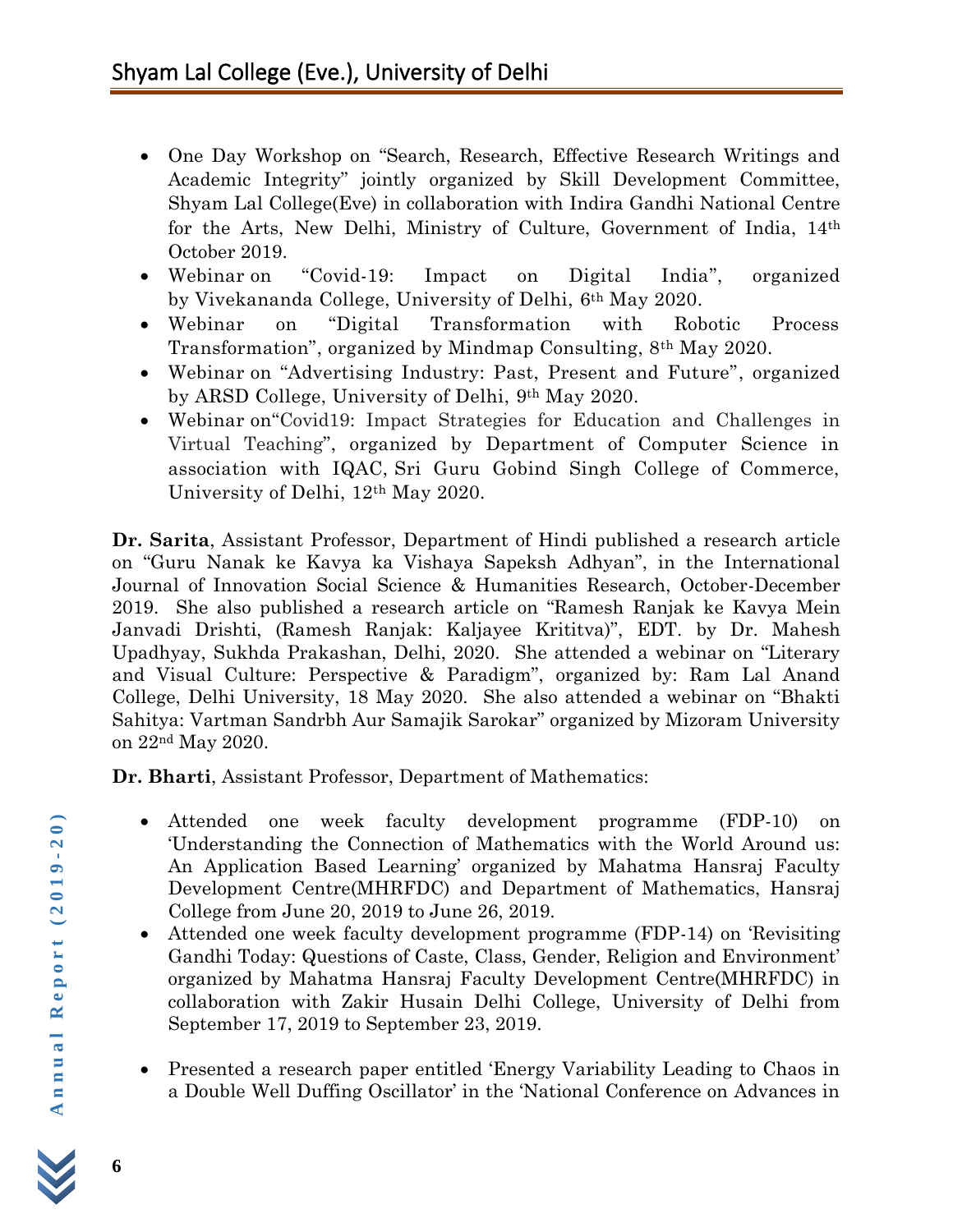Mathematical Analysis and its Applications (NCAMAA-2019)' organized by Department of Mathematics, PGDAV College (University of Delhi) during November 8-10, 2019.

- Attended one week faculty development programme (FDP-20) on 'Recent Trends in Research Methodology, E-Content, Mathematical and Statistical Methods in Open Education World' organized by Mahatma Hansraj Faculty Development Centre(MHRFDC) in collaboration with Kalindi College, University of Delhi from December 17, 2019 to December 23, 2019.
- Presented a research paper entitled 'Transient Chaos Phenomenon in a Double Well Duffing Oscillator' in the 'International Conference on Applicable Mathematics (Theme: Network Science) (ICAM-2019)' organized by Department of Mathematics, Ramanujan College (University of Delhi) during November 19-21, 2019.
- Participated Two Day Webinar on 'Myths and Truths of Fitness and Corrective Exercises for Various Body Deformities' on May 12-13, 2020 organized by Mahatma Hansraj Faculty Development Centre, Hansraj College, University of Delhi.
- Attended Live National Webinar on 'Media Landscape-Before and After Covid-19' by Ashok Ogra, Advisor, AIMC on May 15, 2020 organized by Apeejay Institute of Mass Communication(AIMC) in collaboration with Kalindi College, University of Delhi.

**Dr. Stuti Gupta**, Assistant Professor, Department of Economics attended the Faculty Development Programme no.9 on "Research Gaps in Economics: Issues and Data Sets" being organized by Mahatma Hansraj Faculty Development Centre (MHRFDC) and Department of Economics, Hansraj College from 22nd April to 4th May 2019. She participated in one-day Workshop on "E-filling of ITC 1 & 2" organized by the Department of Commerce, Shyam Lal College (Eve.) in association with the Department of Commerce, Delhi School of Economics, University of Delhi on 19th September 2019. She also participated in one-day Workshop on "Search, Research, Effective Research Writing and Academic Integrity" organized by the Skill Development Committee of Shyam Lal College (Eve.) in collaboration with the Indira Gandhi National Centre for the Arts (ICNCA), New Delhi, Ministry of Culture, Govt. of India on 14th October 2019. She was invited as a speaker at the Webinar on "Impact of Covid-19 on Banking Sector in India" conducted by Vivekananda Institute of Professional Studies, Delhi on 9th May 2020. She also attended a Webinar on "Monetary and Fiscal responses to Covid-19" conducted by Shivaji College, University of Delhi on 30th April 2020.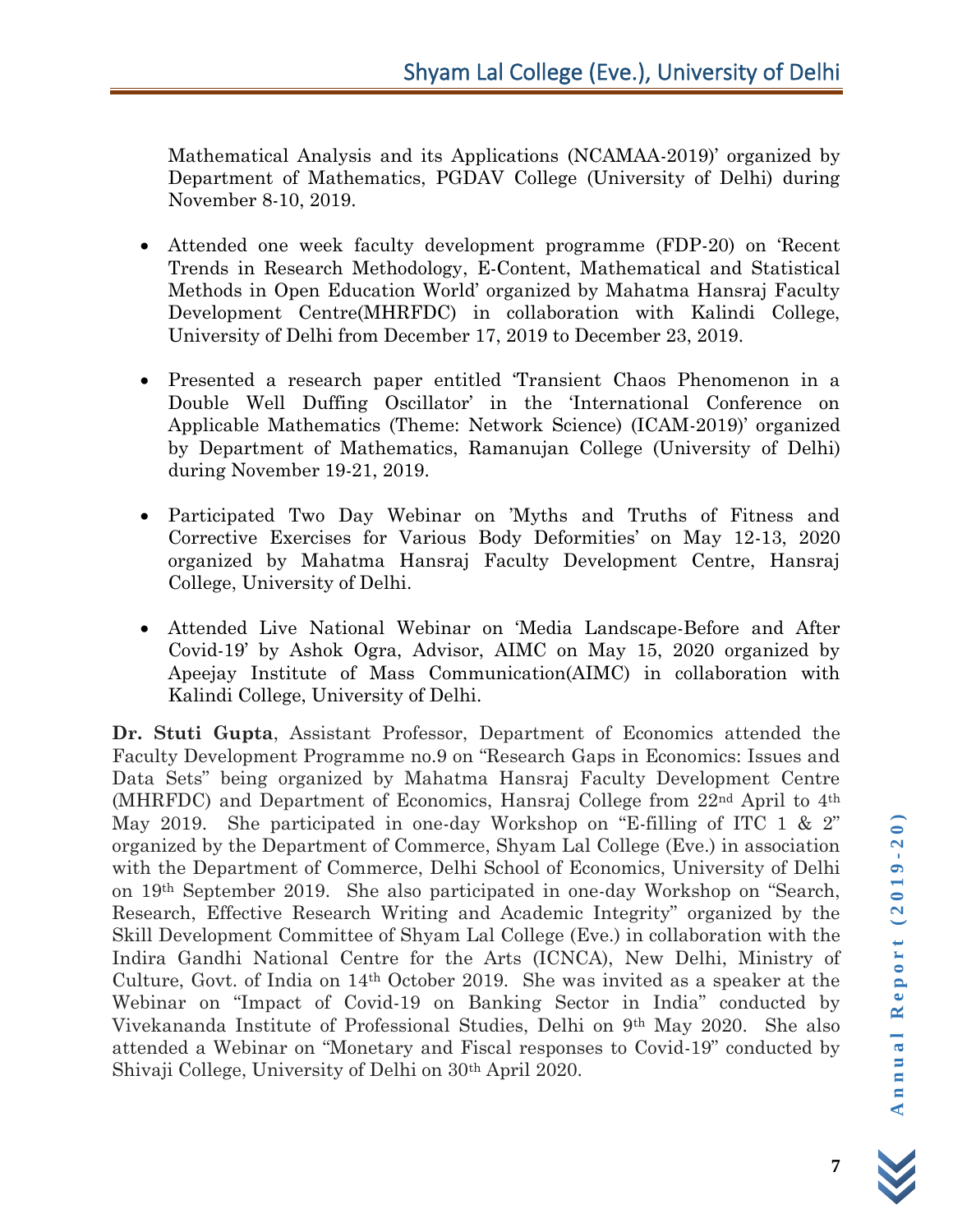**Dr. Ashok Kumar Yadav**, Assistant Professor, Department of Commerce authored a paper titled "The Informal Economy: Unprotected and Unorganised" published in Alochana Chakra Journal, Volume-IX, Issue-IV (April 2020) (UGC Care Group-I Journal), ISSN No.2231-3990.

**LT. Anil Kumar**, Associate NCC Officer and Assistant Professor, Department of Commerce participated in a webinar on "Kargil Vijay Diwas" organized by Hans Raj College, University of Delhi in collaboration with 6 DBN. He published a book on "Business Law" with co-authorship of Dr. Ashok Kumar, Assistant Professor, Department of Commerce, Shyam Lal College (Eve.), published by Alankar Publishing House, ISBN 978-93-86817-25-9. He has also written a Chapter in a book titled "Management Technology: Evolution and Revolution" published by Bharat Publication, New Delhi edited by Dr. Manu Umesh, Assistant Professor, Department of Commerce, Shyam Lal College (Eve.). LT. Anil Kumar has actively participated as a Committee member of Skill Development Cell, Shyam Lal College (Eve.) in the webinar on "Dr. Ambedkar: A Pharos of Social Justice" on 14th April 2020 on Cisco Webex. LT. Anil Kumar has successfully completed online Faculty Development Programme organized by Ramanujan College, University of Delhi on "Managing Online Classes and Co-creating MOOCs 2.0". He has also successfully completed the National online Quiz on 'Auditing' organized by S.R.K. Govt. Arts College, Yanam, University of Pondicherry.

**Dr. Pawan Bhura**, Assistant Professor, Department of Commerce successfully completed 'ARPIT' Course in "Financial Markets & Emerging Business Models" from University of Kerala at SWAYAM Portal. He also completed the ARPIT Course in Refresher Course in Commerce from Shri Ram College of Commerce, University of Delhi at SWAYAM Portal. His research Paper titled "Developing A Conceptual Model for Examining the Fintech Industry and Its Impact on the Efficiency of other Industries in India" was published in Studies in Indian Place Name (SIPN) with ISSN 2394-3114 Volume 40 Issues 71 Month March 2020 with Impact factor 6.30 (UGC Care list Journal). He also completed NPTEL Online Certification for "Business Statistics" Course passing with 99% from IIT Roorkee at SWAYAM Portal.

**Dr. Manu Umesh**, Assistant Professor, Department of Commerce has edited a book titled "Management Technology-Evolution to Revolution" from Bharti Publication, New Delhi with ISBN: 978-93-89657-11-1. He also wrote a paper titled "Employee Psychological Contracts: Violation and Impact" published in an edited book "Human Resource-People, Process & Technology" an edited book with ISBN: 978-81-941162-6-4.

**Sh. Kamlesh Attri**, Assistant Professor, Department of Commerce successfully completed two Refresher courses in commerce through Swayam Portal of MHRD

**8**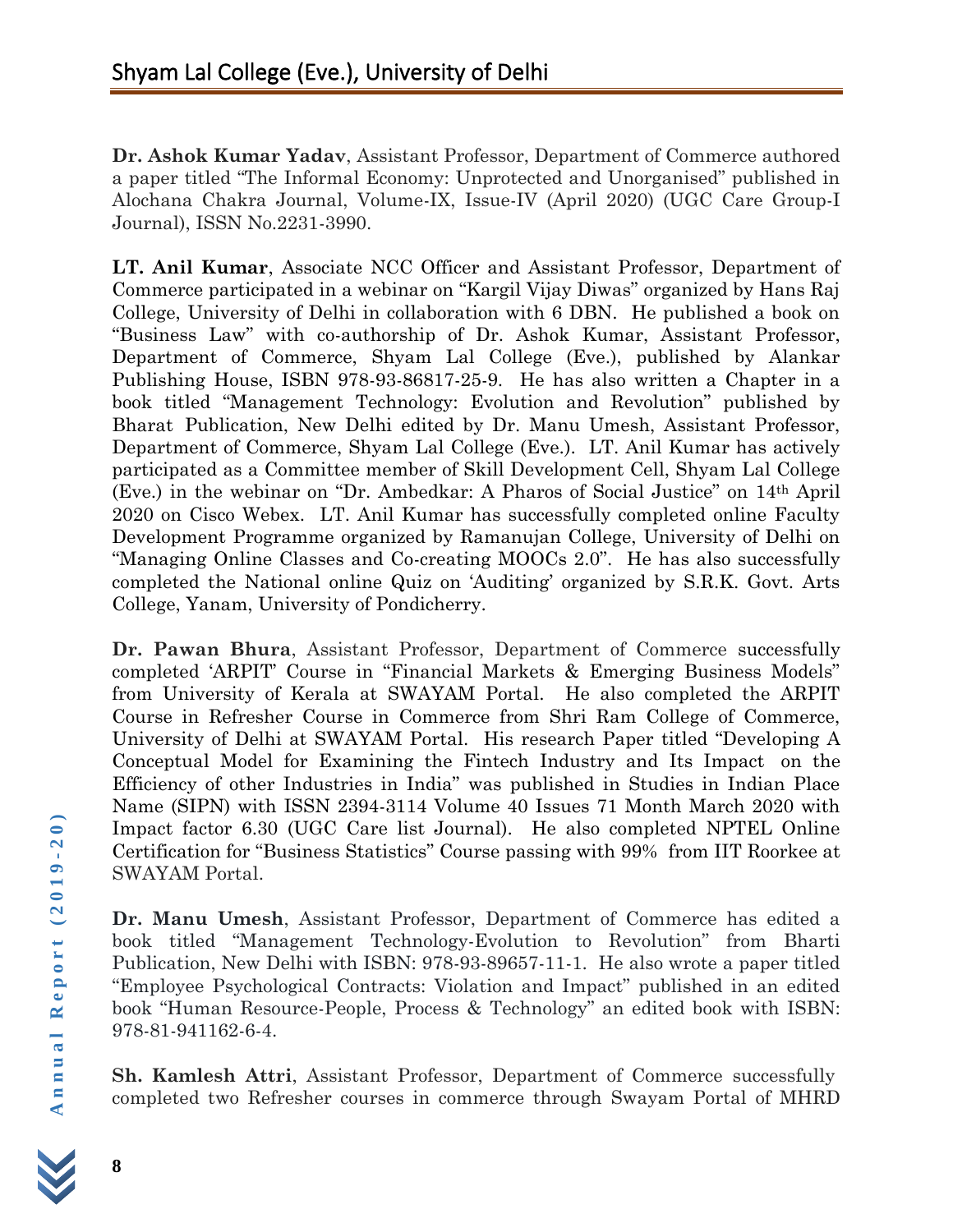Govt. of India conducted by University of Kerela on "Financial markets and emerging business models" and by Sri Ram College of Commerce, University of Delhi on "Refresher course in Commerce".

**Dr. Ritesh Bhardwaj**, Assistant Professor, Department of Political Science

• Wrote Chapter in Book

**Comparison of Governance** (Executive and Legislative Relation) in Comparative Government and Politics, edited by Prof. M.M. Semwal & Dr. Manish Kumar Mishra, Ankit Prakashan, pp.125-164, ISBN 978-81-7988- 186-6

**Centre-State Relation and State Politics,** Political Process in India, Edited by Prof M. M. Semwal, (Under Publication)

**Judicial System**, Political Process in India, Edited by Prof M. M. Semwal, Ankit Prakashan, ISBN 978-81-6988-486-7

**Parliament,** Political Process in India, Edited by Prof M. M. Semwal,Ankit Prakashan, Ankit Prakashan, ISBN 978-81-6988-486-7.

• Article publication in Journal

Mandate 17th Loksabha Election: An Analysis, Samajik Vimarsh, Council for Social Development, UGC Care listed Journal 2019 (Group-I) 2019 Sage Publication, ISSN: 2581-6543.

Theory of Welfare State in Gandhian Perspective, Indian Journal of Public Administration (IIPA), Lok Prakashan, Peer Reviewed Journal, Year 10, Vol.2, Jul-Dec 2018, ISSN: 2249-2577, pp.264-273.

One Nation, One Election, Drishtikon, UGC Care listed Journal, June-July issue, Vol.2, 2020.

Environmental Concerns: Past and Present, Drishtikon, UGC Care listed Journal, May-June Issue, Vol.1, 2020.

• Miscellaneous participation and Faculty Development Programme

Completed two-days National Workshop entitled **Online Teaching Learning using LMS-MOODLE**, organized by Guru Angad Dev Teaching Learning Centre of MHRD at SGTB Khalsa College, University of Delhi, 17- 18 July 2020. This is equivalent to National Regular Workshop.

Also completed one-week Faculty Development Programme on Entrepreneurship, Incubation, and Innovation, from June 23 - June 29, 2020, organized by Teaching Learning Centre of Ramanujan College, University of Delhi.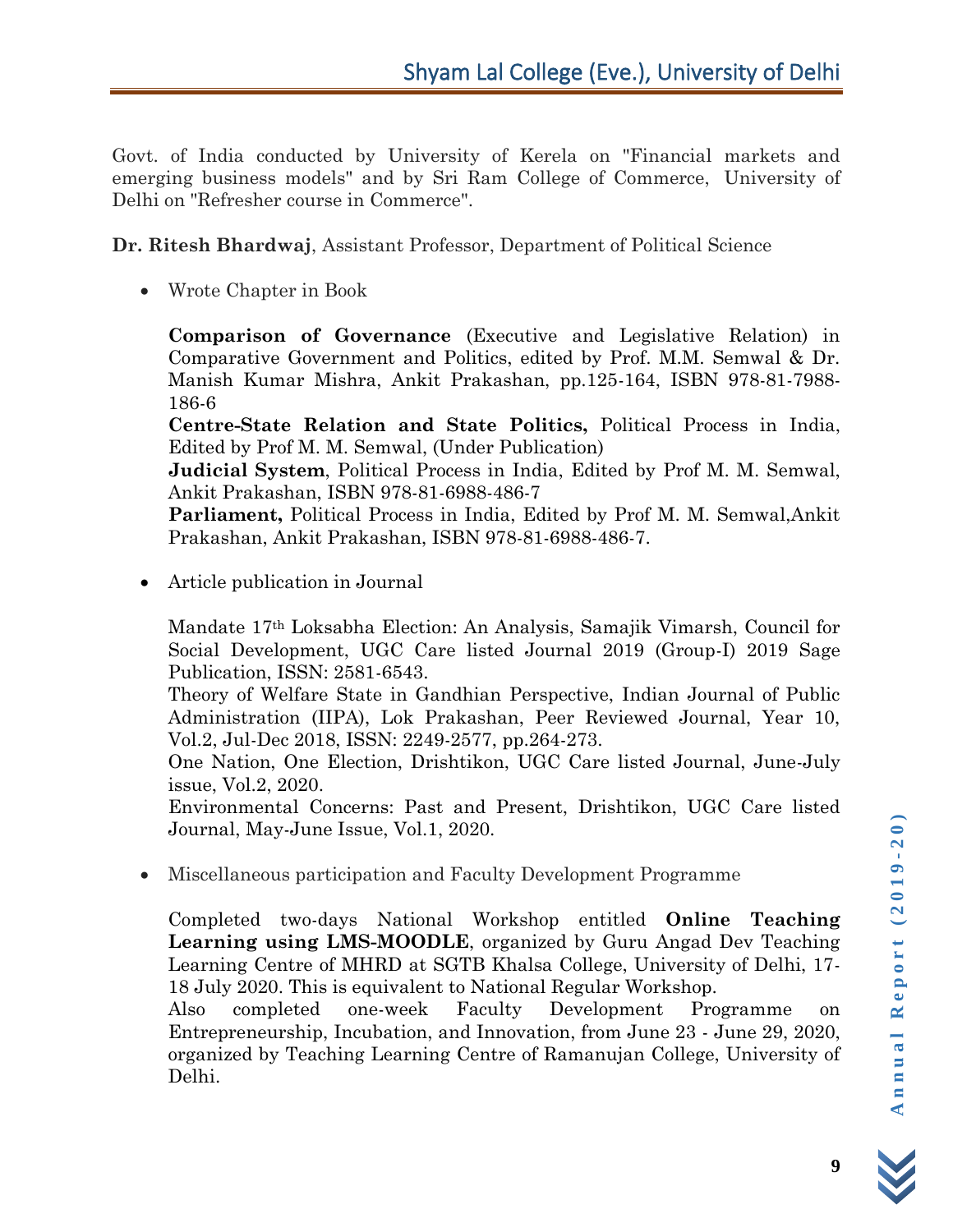• Participation in Webinars

Attended webinar on *Cyber Crimes and Prevention during Lockdown* organised by Mata Sundari College for Women, University of Delhi, dated 06th May 2020.

Attended *Five-Day National Level Webinar on NAAC Assessment and Accreditation o*rganized by Kishanchand Chellaram College, Churehgate, Mumbai, dated 21 April to 25th April 2020,

Attended webinar on *Dr Ambedkar: Constitutional Value, Social Justice & Education* organised by Hemvati Nandan Bahuguna Garhwal University, dated 14 April 2020.

Attended Webinar on *Covid-19 Catastrophe-An Opportunity for India?* organised by Aurobindo College, University of Delhi, dated 23 April 2020.

Attended webinar on *Strengthening Student support and Progression* organised by Keshav Mahavidyalaya & Aurobindo College (Eve.), University of Delhi, dated 21st April 2020.

Attended webinar on *Education: A Seamless Knowledge Management System for the University*, organised by Guru Angad Dev Teaching learning Centre SGTB Khalsa College, University of Delhi, dated 22nd April 2020

Attended webinar on *Diseases, Epidemic and Pandemic in Indian History: Lessons from Present*, organized by Shyam Lal College (Eve.), University of Delhi, dated 21 April 2020.

**Dr. Manish Karmwar,** Assistant Professor, Department of History has presented a research paper on "Ghalib and his Literature: A Source of Dilli's History" organized by DSCW, Ferozepur (sponsored by ICSSR), on 13th March 2020 and also has chaired a session. He has contributed a research paper titled "African Diaspora in India: Rediscovering Trade Relations through Cultural Assimilation" organized by ICWA, Sapru House, Delhi on 3rd-4th September 2019. Dr. Karmwar has been the Co-convener of a one-day National Seminar on "Issues in History".

**Ms. Sonia Singh**, Assistant Professor, Department of Computer Science participated in:

- A one week Faculty Development Programme on "Open source tools for Research" from 8th June to 14th June 2020 organized by Ramanujan College, University of Delhi.
- A workshop on "Google classroom: Teaching Learning and Managing" on 24<sup>th</sup> May 2020 organized by Swami Shraddhanand College, University of Delhi.
- A webinar on "Artificial Intelligence" on 29<sup>th</sup> May 2020 organized by Atma Ram Sanatan Dharma College, University of Delhi.
- A webinar on "Leaders as Communicators" on 20th May 2020 organized by Bharti College, University of Delhi.

**10**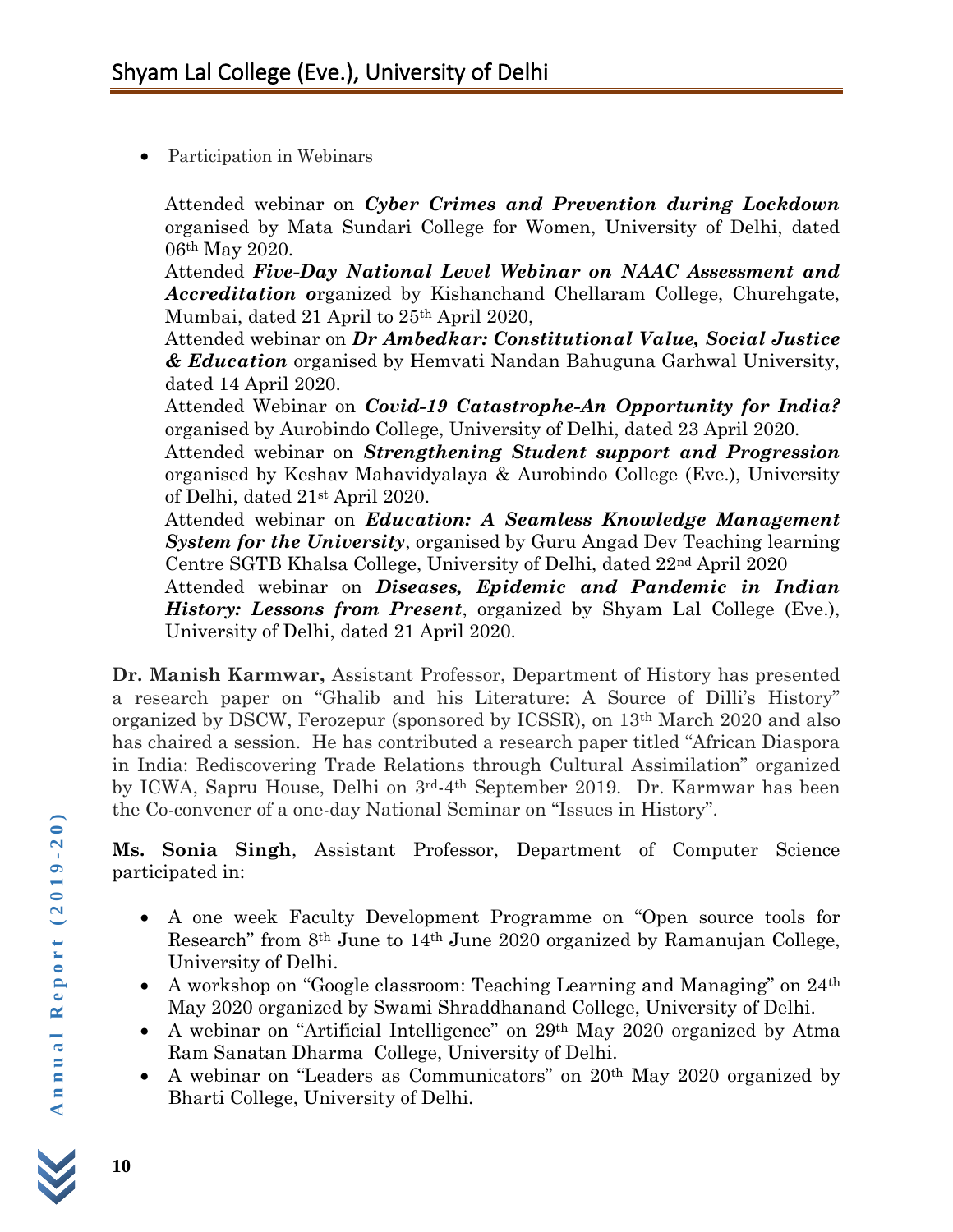- A webinar on "Current trends in Information Technology" on 15<sup>th</sup> May 2020 organized by Department of Computer Science, Bharti College, University of Delhi.
- A webinar on "Mind management mantras: Art of Living" on 17<sup>th</sup> May 2020 organized by Atma Ram Sanatan Dharma College, University of Delhi.
- A webinar on "Engendering migration during Covid crisis: Reflections" on 15th May 2020 organized by Atma Ram Sanatan Dharma College, University of Delhi.
- A webinar on "Real Education of Geniuses" on 16<sup>th</sup> May 2020 organized by Atma Ram Sanatan Dharma College, University of Delhi.
- A webinar on "E- content design and delivery" on 15<sup>th</sup> May 2020 organized by Atma Ram Sanatan Dharma College, University of Delhi.
- A webinar on "Leave Rules" on 14th May 2020 organized by Atma Ram Sanatan Dharma College, University of Delhi.
- A webinar on "Role of Mathematics in Covid-19: Existing literature, outcomes and challenges in various directions" on 14th May 2020 organized by Atma Ram Sanatan Dharma College, University of Delhi.
- A webinar on "Emerging trends in Cyber Security" on 17th May 2020 organized by Centre for Training and Development (CTD), Under Society Registration Act XX1 of 1860, Government of India.
- A webinar on "Intellectual Property Rights in traditional knowledge and Biodiversity" on 9th May 2020 organized by Mata Sundri College, University of Delhi.
- A webinar on "Covid-19 Impact Strategies for education and challenges in virtual learning" on 12th May 2020 organized by Sri Guru Gobind Singh College of Commerce, Department of Computer Science, University of Delhi.

**Dr. Karan Gupta**, Assistant Professor, Department of Computer Science, presented a paper titled "Discerning Semantic Web", in a One-day Seminar "Contemporary Developments in Internet", organized by Department of Computer Science, Shyam Lal College (Eve.), University of Delhi in August 2019. He also participated in a one-day workshop "E-filing of ITR 1 & 2" conducted in Shyam Lal College (Eve.), University of Delhi in association Department of Commerce, Delhi School of Economics, University of Delhi in September 2019. He also participated in One-day Workshop on "Search, Research, Effective Research Writings and Academic Integrity" organized by Skill Development Committee, Shyam Lal College (Eve.), University of Delhi in October 2019. He participated in Webinar on "Driving digital transformation using Robotic Process Automation" organized by DCAC in May 2020. He participated in Webinar on "Advertising Industry: Past, Present and Future" organized by ARSD College in May 2020. He participated in Webinar on "COVID-19 Impact: Strategies for education and challenges in virtual learning" organized by Sri Guru Gobind Singh College of Commerce in May 2020. He participated in Webinar on Webinar on "Constructive Living and Education in the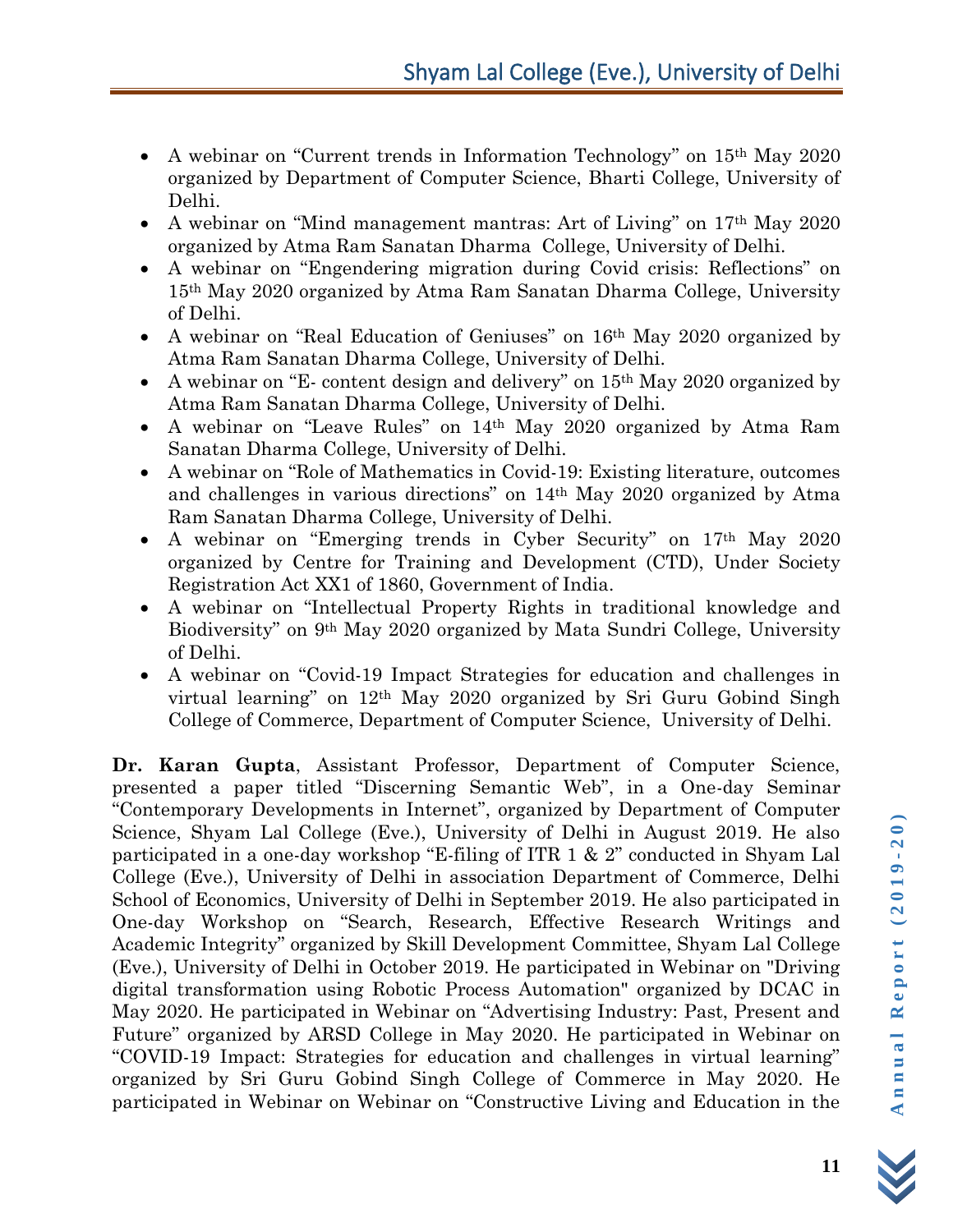times of Corona Crisis" organized by Shivaji College in May 2020. He participated in Webinar on "Current Trends in Information Technology" organized by Bharti College in May 2020.

**Dr. Sanjeev Sharma**, Assistant Professor, Department of Political Science participated in a two-day International Conference on "Achieved Excellence in Higher Education" organized by Delhi School of Professional Studies and Research (DSPSR) and IQAC, Shyam Lal College (Eve.), University of Delhi held on 4-5 January 2020. He presented a paper on "Namami Gange, Legal and Political Dimensions on the theme Politics and Environment" in the one-day Seminar organized by the Department of Political Science, Shyam Lal College (Eve.) on 27th August 2019. He also participated in a one-day workshop on "Total Quality Management (TQP)" organized by Shyam Lal College (Eve.) on 31st August 2019.

# **SUBJECT ASSOCIATIONS**

# **COMMERCE ASSOCIATION**

Commerce Association, AMOUR has organized various programmes throughout the year to aware students on various subjects. ORIENTATION

Orientation 2K19 was Organized by AMOUR- the commerce Society on 19th Aug. 2019 at 03:00PM in seminar hall. Registrations were filled online through a google document format. Teachers present at the ceremony were: -

- 1. Dr. Manu Umesh
- 2. Ms. Neetu Gupta
- 3. Sh. J.K Bareja

# INTER CHESS CHAMPIONSHIP

Intra chess championship was organized by AMOUR- the commerce society from 6 to 9 Sep. 2019 in Room No. 40. On first day, event started at 2:30 PM and there were two rounds of 45 min each.

On the last day, the qualified students competed against each other. The winners-Himanshu, Ashish, Salman and Vihaan were awarded with trophy and medals. The event ended at 4:30 PM.

# POSTER MAKING COMPETITION

A poster making competition was Organized by AMOUR- the commerce society of Shyam Lal College (E) on 9 Sep, 2019 in the seminar hall. The event started at 3pm

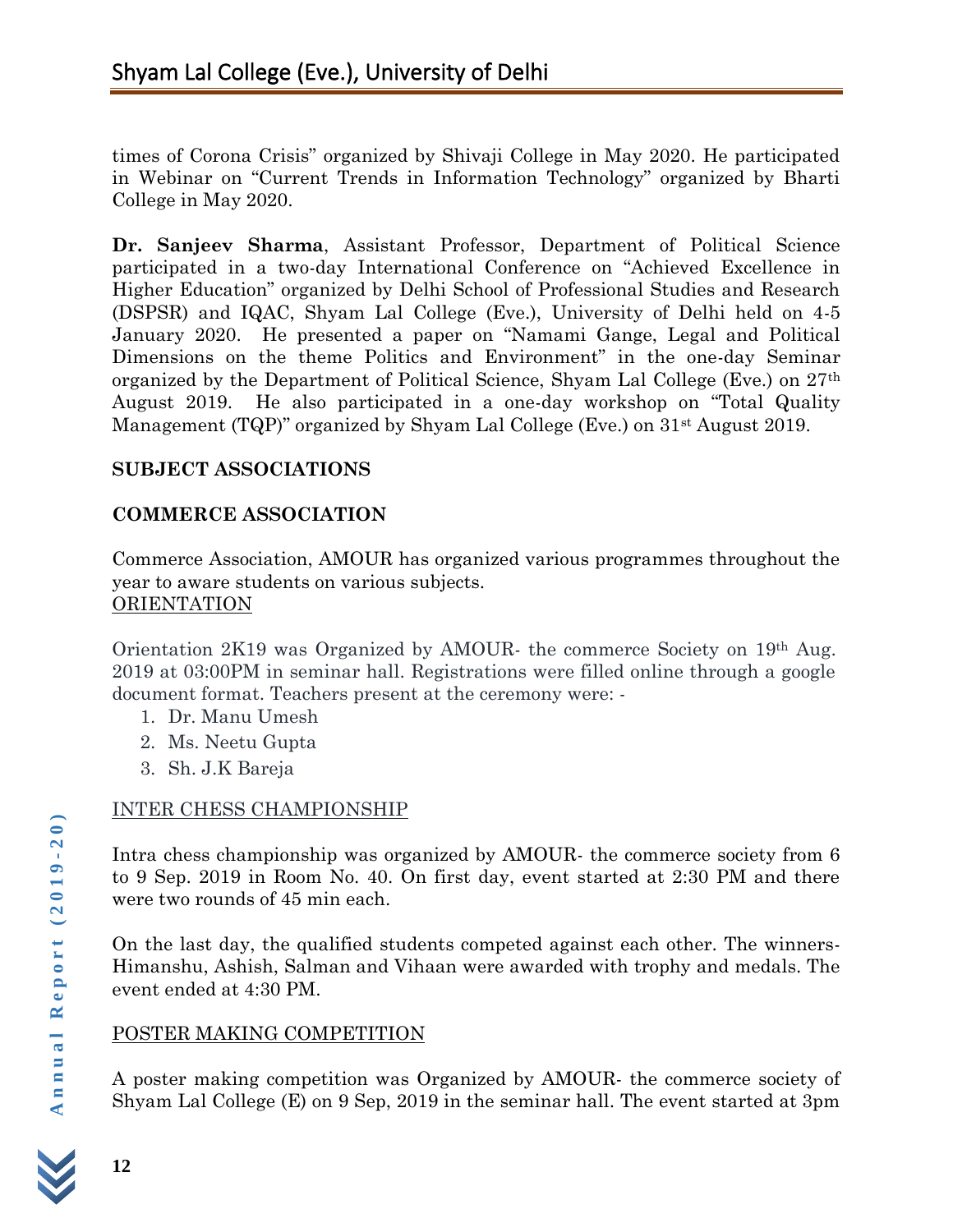and 1 hour was given to make the poster. It was an intra college competition and 15 students participated.

#### THE HUSTLE CYPHER (SHABDON KAA TOOFAN)

An event was Organized by AMOUR-the commerce society on 14th Sep, 2019 in Seminar Hall. The guest of the day was Mr. Zack (Akshay), a hustler of the show on MTV. The event started at 4pm. He was welcomed by Dr. Manu Umesh Sir.

#### AAGHAZ 2K19

#### The Freshers Party

AMOUR- The Commerce Society of Shyam Lal College Evening Organized yet another successful event, i.e. its Annual Departmental Freshers Part- The AAGHAZ 2k19.

#### Seminar on Depositary System and Capital Marketing

On 21st October, AMOUR, the Commerce society of Shyam Lal College (Eve.) conducted a seminar on "Depository system and Capital Marketing" and the speaker for the day was Mr. Amit Kumar. The seminar started at 3:00 pm.

#### ONE DAY TRIP IN DELHI

On 13th November 2019, AMOUR, the Commerce Society of Shyam Lal College (Eve.) conducted One Day Trip in Delhi at Zoological park and Waste to Wonder.

#### MTV ROADIES

On 3rd January, 2020 Amour - the Commerce Society of Shyam Lal College (Eve.) Organized an event. The event started at 12:00pm. The STARS of the day were Mr. TARA and Mr. GAURAV - the ex-contestants of MTV ROADIES.

#### BLOOD DONATION CAMP

Blood Donation Camp was Organized by AMOUR - The commerce society of Shyam Lal College (E) on 10 January, 2020. It was in collaboration with AIIMS.

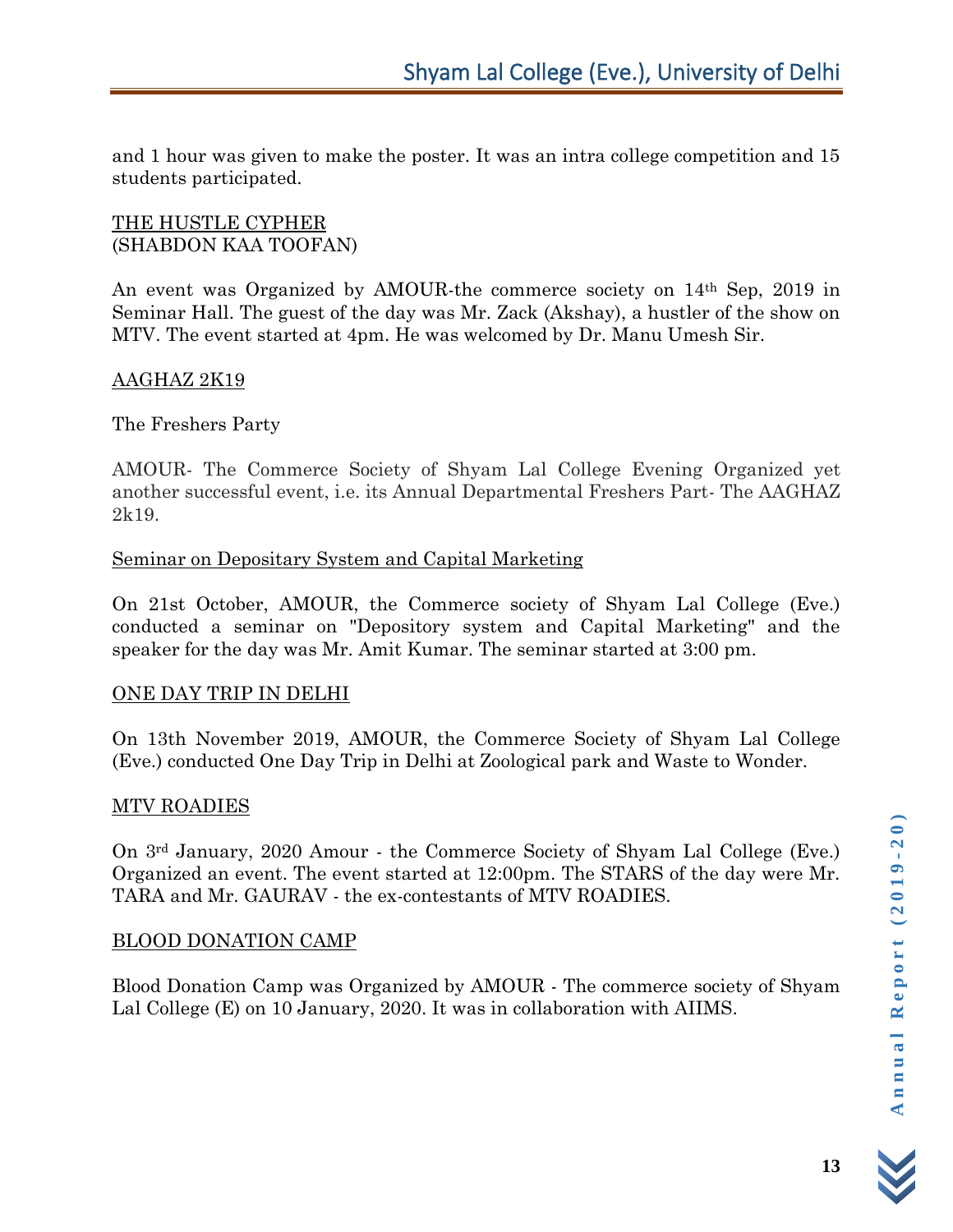#### EYE CHECK-UP CAMP

EYE CHECK-UP CAMP was Organized by AMOUR - The commerce society of Shyam Lal College (E) on 10 January, 2020. It was in collaboration with Bharat Vikas Parishad.

#### Seminar on MUTUAL FUND - A Need for Today.

AMOUR - the commerce society of Shyam Lal College (Eve.) Organized a seminar on 16th January 2020 based on the topic "mutual funds - a need for today". The programme started at 3 PM. It was in collaboration with ICSI.

#### Speaker's Forum- 2020

SPEAKER'S FORUM 2020 - A one week long workshop was Organized by AMOUR - The Commerce Society of Shyam Lal College, Evening scheduled from 20th to 27th Jan, 2020.

On each day different speakers came and enlightened the students on their respective topics.

Speaker of the day 1 was Mr. Sudhir Jain and the topic was "Motivation".

On day 2 Mr. Rishabh Gaur addressed on "Competitive Market Analysis".

On day 3 Ms. Payal Oberoi spoken on "Revolution in Indirect Tax".

On day 4 Ms. Archana Jain gave lecture on "Soft Skills".

On day 5 Ms. Madhu Maheshwari and Ms. Shivani Raheja spoken on "Design, Thinking and Innovation" and "Work Life Balance" respectively.

On day 6 Mr. Rajanikant Verma spoken on "Management Teaching through Social Media".

And on the last day, there was a formal presentation competition. Presentations were given by different teams on the topics assigned to them and with the felicitation ceremony the event ended with a great success!!

The event was knowledgeable and full of fun and motivation.

#### Seminar on Personality Development

AMOUR - the commerce society of Shyam Lal College (Eve.) Organized a Seminar on 11th February, 2020 based on the topic "Personality Development". It was in collaboration with VIPS. The speakers of the day were Ms. Neerja and Mr. Siddharth Jain- member of VIPS.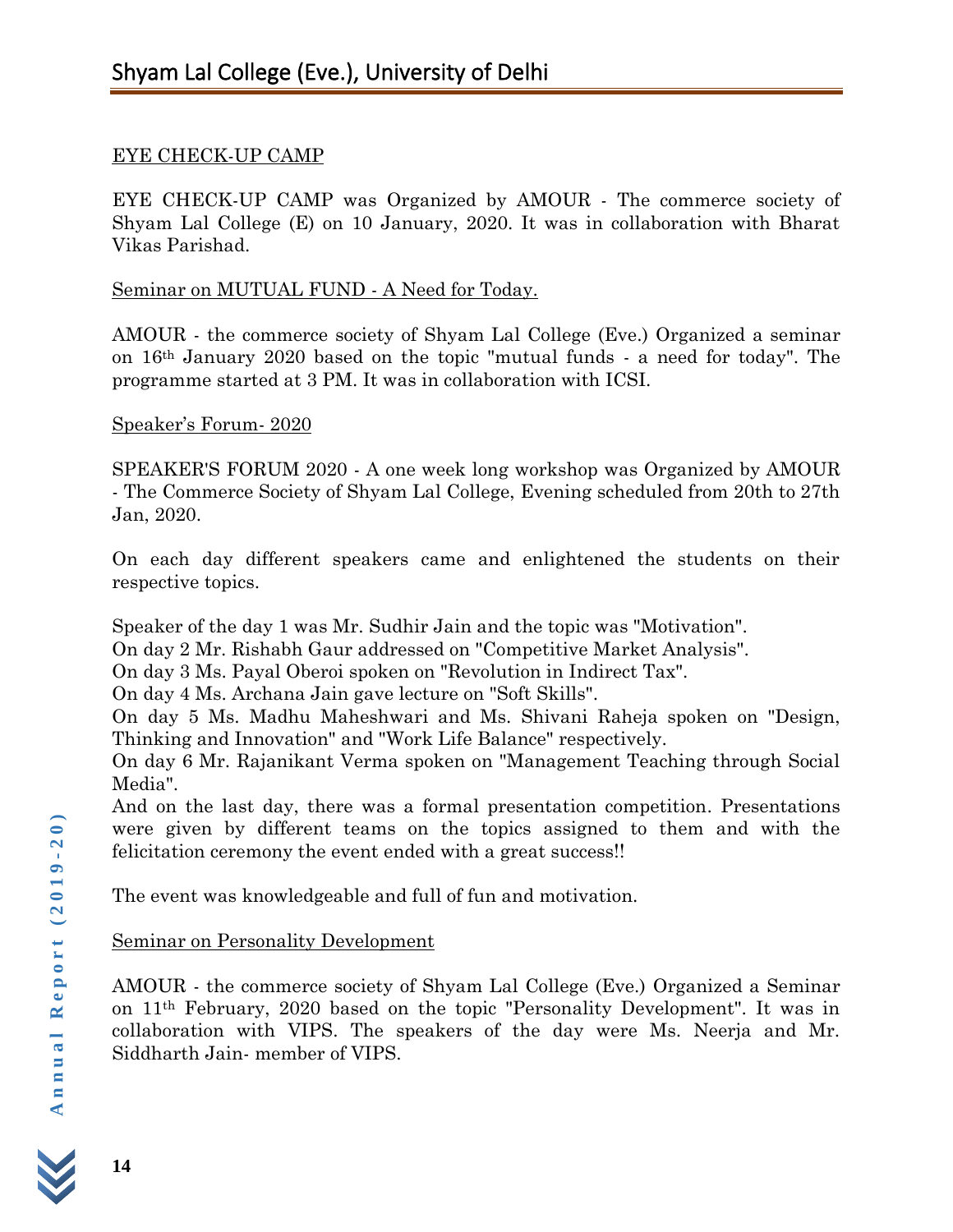#### **COMPUTER SCIENCE ASSOCIATION**

**Department of Computer Science** organized various events over the course of the year.

On 21stAugust 2019, the Department of Computer Science in collaboration with IQAC organized a One Day Seminar, titled "Contemporary Developments in Internet".

On 19th February 2020, a Talk was organized by the Department of Computer Science on the topic: "Artificial Intelligence". The speaker of the talk was Dr. Vinita Jindal, Assistant Professor, Department of Computer Science, Keshav Mahavidyalaya, University of Delhi.

On 28th January 2020, the Departmental Society of Department of Computer Science, InspirITi, organized its annual election for the selection of the office bearers.

#### **ECONOMICS ASSOCIATION**

Economics department has reputation of providing excellent environment for multidimensional development to its students, right from inception. Our pass out students have achieved remarkable heights in various fields like: bureaucracy, banking, academics, corporate etc. Our Department caters B.A.(H) and B.A. programme courses. Our able faculty members make a diverse knowledge-space, which makes it easier to offer as many optional papers as other higher ranked colleges of University of Delhi for our students; whether it is B.A.(H) or B.A. programme.

We started academic year 2019-20, as usual, with orientation programme for the new students. The department has been attracting bright students from almost all parts of the country and some from our neighbouring country, Nepal. This academic session also, bright students from many states chose the department to realize their ambitions.

The department has a tradition to provide excellent teaching environment to its students and organising FDP, talks, workshops for teaching staff.

Learning for excellence has been a sterling aspect of the Economics Department, Shyam Lal College (Eve.) and it is overwhelming to note that there has been a steady progress made in the same direction.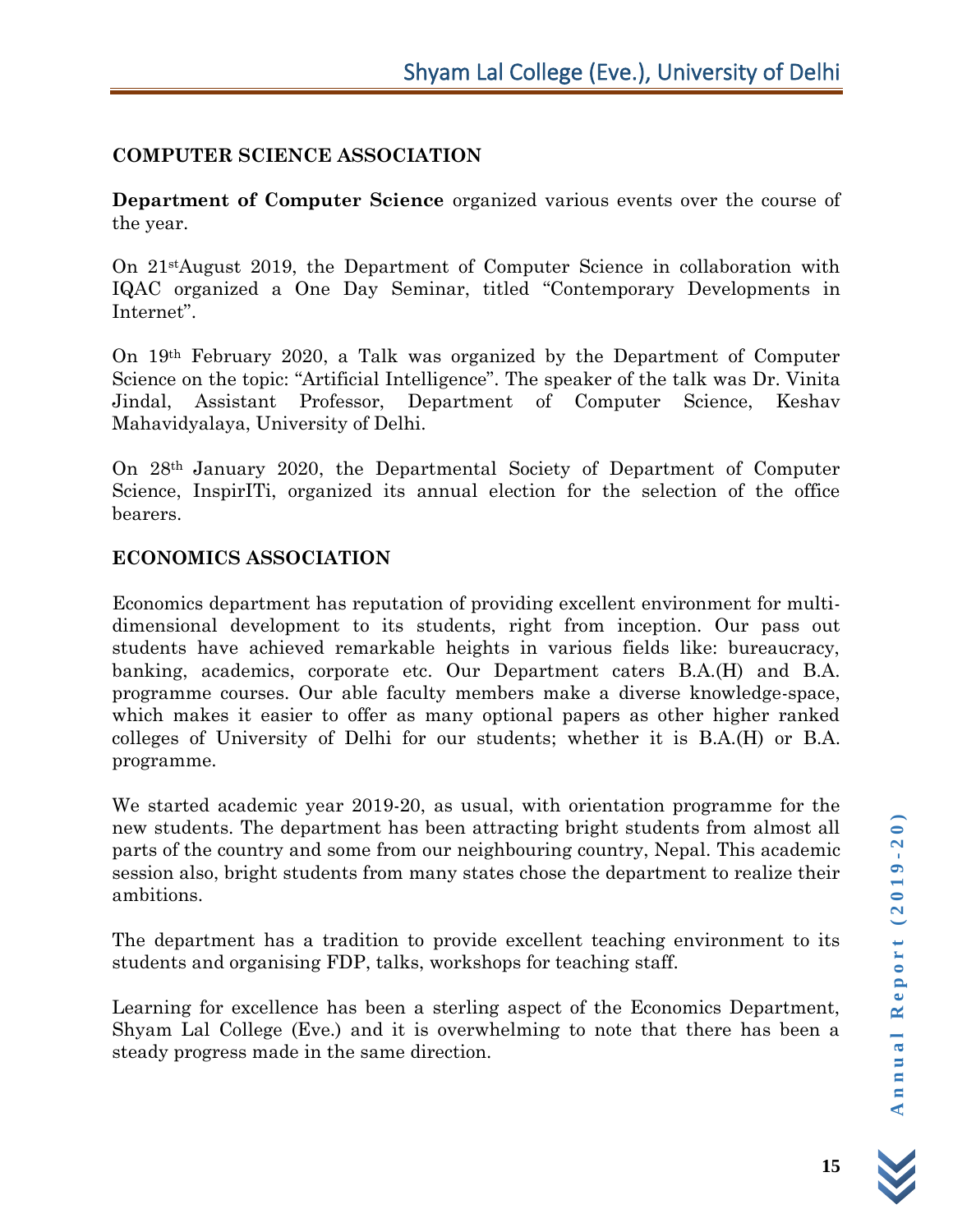#### **ENGLISH ASSOCIATION**

The Department of English, Shyam Lal College (Eve.) under Dr. Kusum Devi, Teacher-in-Charge, successfully organized a program on "Integrity: A Way of Life" in the wake of Vigilance Week (observed from 28th October 2019- 2nd November 2019) on 11th November 2019. In this program, students were invited to express their views on various constituents related to Integrity like ethics, virtue, morals, trust, honesty etc. Event was judged by Dr.Preeti Shukla, Associate Professor, Department of English and Dr. Kamlesh Attri, Assistant Professor, Department of Commerce. It was acknowledged by the Judges and the faculty members that the performance of the students was beyond expectation. Prizes were given to the best speakers on the basis of their language command, oratory power, analytical skills and understanding level about the term 'Integrity'. All the faculty members of the Department were present in the program.

Interview is such a topic which is beneficial for the students of all streams be it program or honours courses and that's why Department of English organized a lecture on 'How to face Interview' on 28th January 2020 for the benefit of the students.. Lecture was delivered by Sh.J.K.Bareja, Associate Professor, Department of Commerce, Shyam Lal College (Eve), who has got his expertise on career counseling and public speaking. Through power point presentation and display of various images on dressing, gesture, posture, he explained the nitty gritty of 'Facing Interview' in such a way that not only students but teachers also enjoyed the session thoroughly. There was a huge participation from students and seeing their response, it can be rightly said that they benefitted immensely from this lecture.

# **HINDI ASSOCIATION**

In the session 2019-20 the Hindi Department under the guidance of Departmental Teacher-In-Charge Dr. Sarita organized several Literary activities.

On 28th August 2019, a one day seminar was organized by the Department in association of IQAC on the topic 'Bhaktikavya ka Samajdarshan'. The Departmental literary forum 'Srijan' Under the Convenership of Dr. Sunita Saxena organized the welcome ceremony for the freshers'.

On 18th October 2019, 'Srijan' successfully organized ' Film Show' based on Munshi 'Premchand Stories' and a Quiz Competition based on his life and works. The winners were given cash prizes and certificates.

On 7th November, 2019 'Srijan' organized a visit to All India Radio New Delhi, which was an enriching experience for both students and Teachers. Students learnt technical and communicational skills through this visit.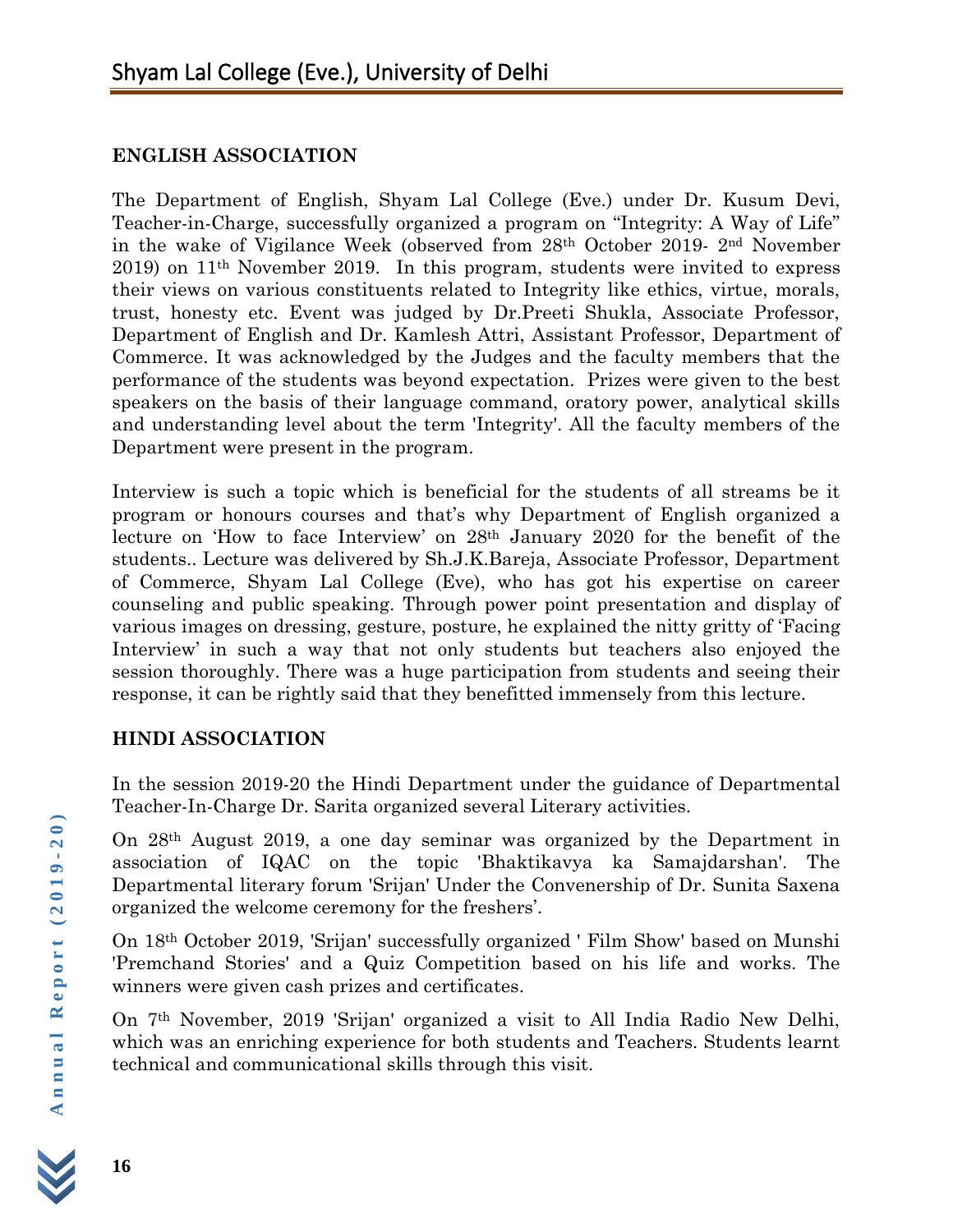In all events there was commendable participation by the teachers and students of the college.

## **HISTORY ASSOCIATION**

The Department of History began the Academic Session 2019-20 with the orientation programme. The Department has organized a one-day seminar on **"Issues in History"** in Association with IQAC on 31st August 2019. We have invited Dr. Radha Madhav Bhardwaj, DDU, Dr. Mihir Kumar Jha, ARSDC, Dr. Prem Kumar, MLNE for their views on diverse aspects of History. One-day seminar on "**One Step for Needy**" Collaboration with NGO: UMEED: A drop of hope on 13th November 2019. Departmental Students have visited different monuments, museums, National archives and Historical places in Delhi under the GE, SEC curriculum activities.

**Sakshya**, a student society of the department of history has organized a fresher's welcome party in October 2019. Team members of Sakshya have participated in various seminars which include "**Issues in History**" One-day seminar on 31st August 2019, One-day seminar on "**One Step For Needy**" Collaboration with NGO: UMEED: A drop of hope on 13th November 2019 and A Nukad Natak: **AZADI-E-PLASTIC** on 13th November 2019. Sakshya has also encouraged students to participate in various educational trips and to extend the curriculum beyond the books. The successful efforts of Sakshya motivate them to work hard and in unity to get good results. Ms. Pinki kasana (President), Mr. Rabban Jidan, Mr.Paras & Mr.Manish (Vice-Presidents), Ms. Kiran Yadav, Mr.Lovkush (Secretaries), Mr.Lovely (Joint Secretary) and Ms.Riya & Ms.Khushi (Treasurers) have always put in their continuous efforts for successful deliberation of all the events and activities.

#### **POLITICAL SCIENCE ASSOCIATION**

During academic session 2019-20, Department of Political Science (**Prerna**) and IQAC organized a Seminar on "Politics and Environment" on 27th August 2019.

# **DEPARTMENT OF MATHEMATICS**

Organized a one day seminar in collaboration with IQAC on 'Applications of Mathematics in day to day life' on September 9, 2019 in Shyam Lal College (Evening). The Department also organized Dr. V. K. Tyagi Memorial Lecture in association with Eco-Club (Shyam Lal College Evening) on Gandhi and Environment delivered by Prof. Dinesh Singh(Ex-Vice Chancellor, DU) on February 13, 2020.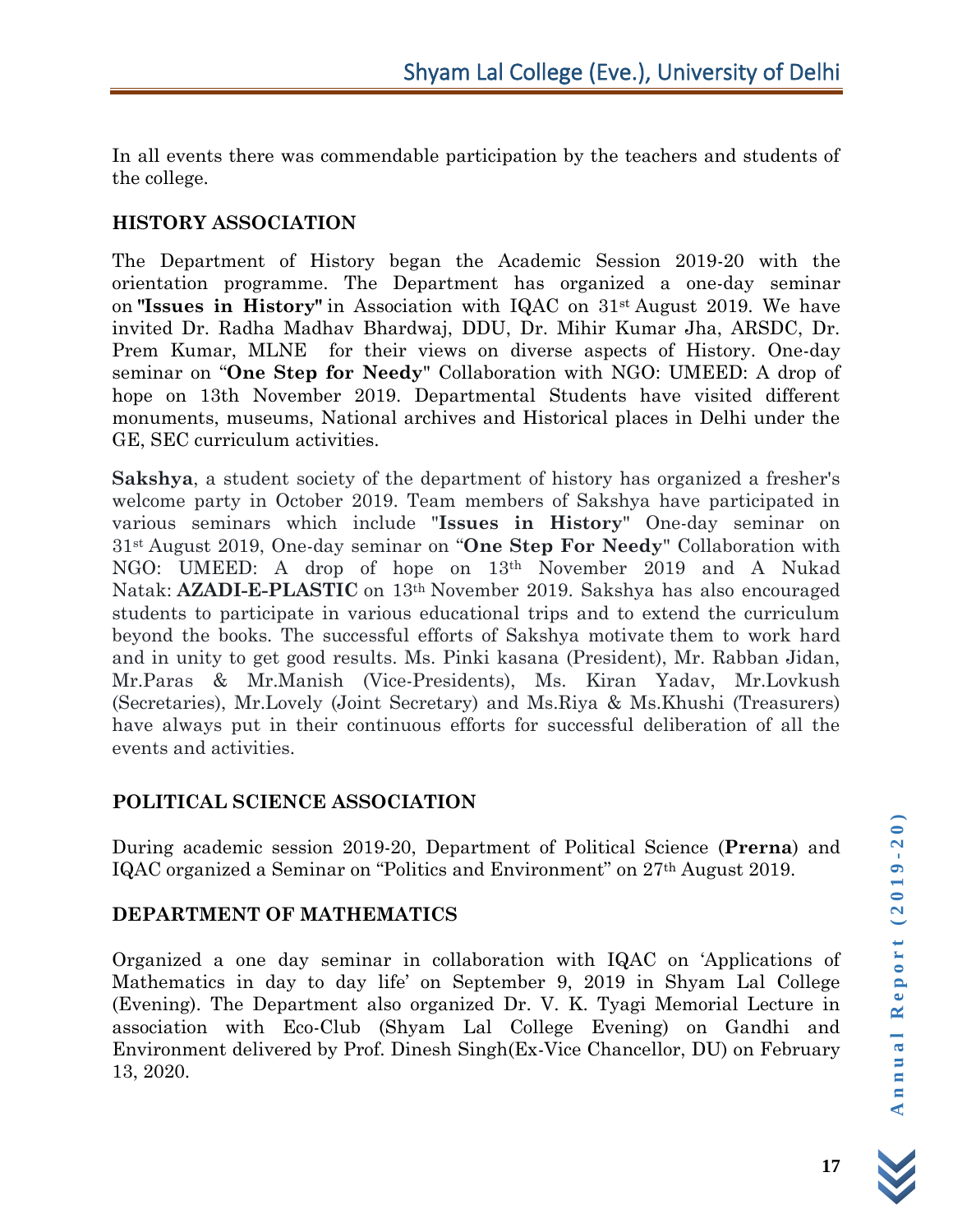#### **STUDENTS' UNION**

As the Students' Union of Shyam Lal College (Eve.) for the Academic Session – 2019-2020 could not organize its Annual Fest "VASANTIKA-2020" due to the present epidemic situation created by the pandemic COVID-19, the Students' Union with consultation of the Convener of the Students Advisory Committee has decided to donate the whole amount of Rs.4,00,000/- (Rupees Four Lakh Only) towards the PM CARES FUND, the fund will be used for combating, and containment and relief efforts against the Corona Virus outbreak and similar pandemic like situations in the future. The [Prime Minister of India](https://en.wikipedia.org/wiki/Prime_Minister_of_India) is the Chairman of the fund. Trustees include the Minister of Defense, Minister of Home Affairs and Minister of Finance in the Government of India.

# **NCC**

NCC Unit of Shyam Lal College is associated with 5 DBN, Kashmere Gate. The College NCC Unit with a strength of more than 160 cadets, under the leadership of Associate NCC Officer, LT. Anil Kumar, earned several distinctions. LT. Anil Kumar successfully attended combined Annual Training Camp organized by 5 Delhi Battalion at NCC Directorate, Rohini, Delhi.

- In the Covid-19 pandemic 15 cadets of our NCC Unit were participated as a Covid-19 volunteer.
- 35 cadets participated in International Yoga Day.
- This year, 4 cadets represented special National Integration Camp at Jaisalmer.
- 11 cadets participated in Army attachment camp at Meerut, U.P.
- 6 cadets participated in para slithering camp at Delhi Cantt.
- Cadet Ankit Pal, B.A. III year successfully completed U.P. Trekking and Cadet Kuldeep, B.A. II year successfully completed Amar Jawan Jyoti Camp 2020, which is most important event of NCC.

In this academic year, 58 cadets get qualified 'C' Certificate examination and 65 cadets get qualified 'B' Certificate examination, which is conducted by the DG, NCC

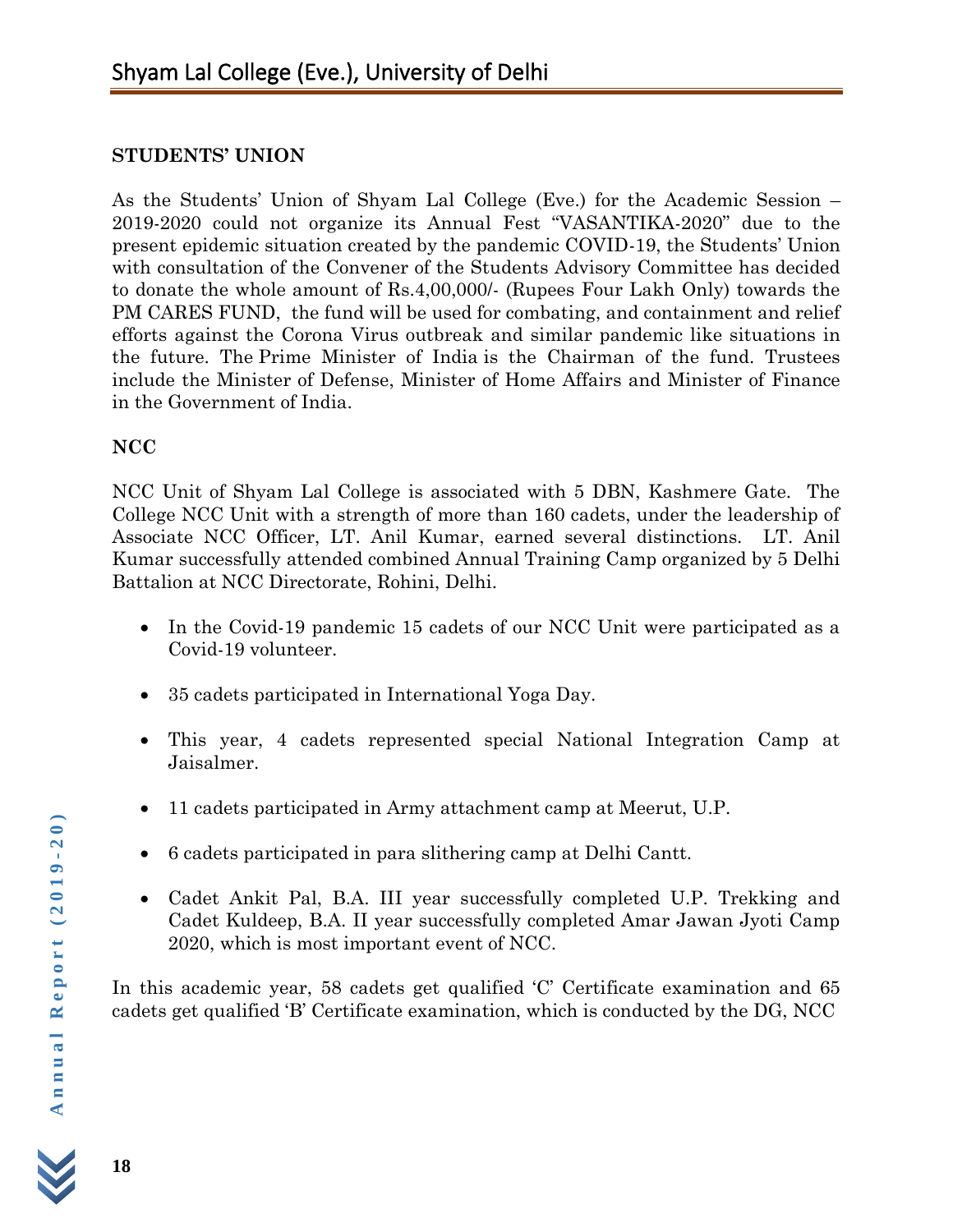# **DISCIPLINE**

College has every reason to feel proud that its Discipline cum Anti-Ragging committee under Convenership of Dr. Ramesh Kumar has been working effectively and meticulously throughout the year. As a result, there has never been any report of indiscipline in the college during academic session 2019-20.

## **NSS**

NSS is a vibrant Unit of the Shyam Lal College (Eve.). Throughout the year 2019- 20, NSS organized a series of events. Important among those events are observance of the Constitution Day, Anti-Tobacco awareness, Swachhta Pakhwada and above all a grand Seminar on Shanti Sena followed by an oath to be peace volunteers and a rally with 200 students in and around the College as part of NSS orientation programme in August, 2020.

Some NSS volunteers tried to distribute bread, milk, biscuits, fens and matthees turn by turn keeping social distance norms in mind. Besides, masks and some sanitizer too were provided to poor people for safety from corona virus infection since they were living in open area during Pandemic COVID-19.

## **ECO-CLUB**

The Eco-Club is an active Club. It focuses on awareness about environmental issues among young students. In the concluding session 2019-20 too, the Club continued the same. It organized lectures on Jal-Sanchay, Sanitation, Hygiene and Plantation.

Besides, club organized a mega Seminar on Gandhi and Environment in collaboration with Dept. of Mathematics on 13th February 2020 in memory of Colleague of the College, Dr. V.K. Tyagi. A large number of Gandhian shared their views on different aspects of environmental challenges that India and World are witnessing today. Prof. Dinesh Singh, former Vice Chancellor of Delhi University, was the Chief Guest on the occasion. The event was attended by a large number of students and teachers.

There were some more events in the pipeline which could not be undertaken due to sudden Pandemic COVID-19, long lockdown and closure of the College.

# **INTERNAL COMPLAINTS COMMITTEE**

The college campus is a gender sensitive zone and makes every possible effort to maintain gender equality in the campus. The college has a policy of zero tolerance and complaints / grievances about sexual harassment are complaints are heard in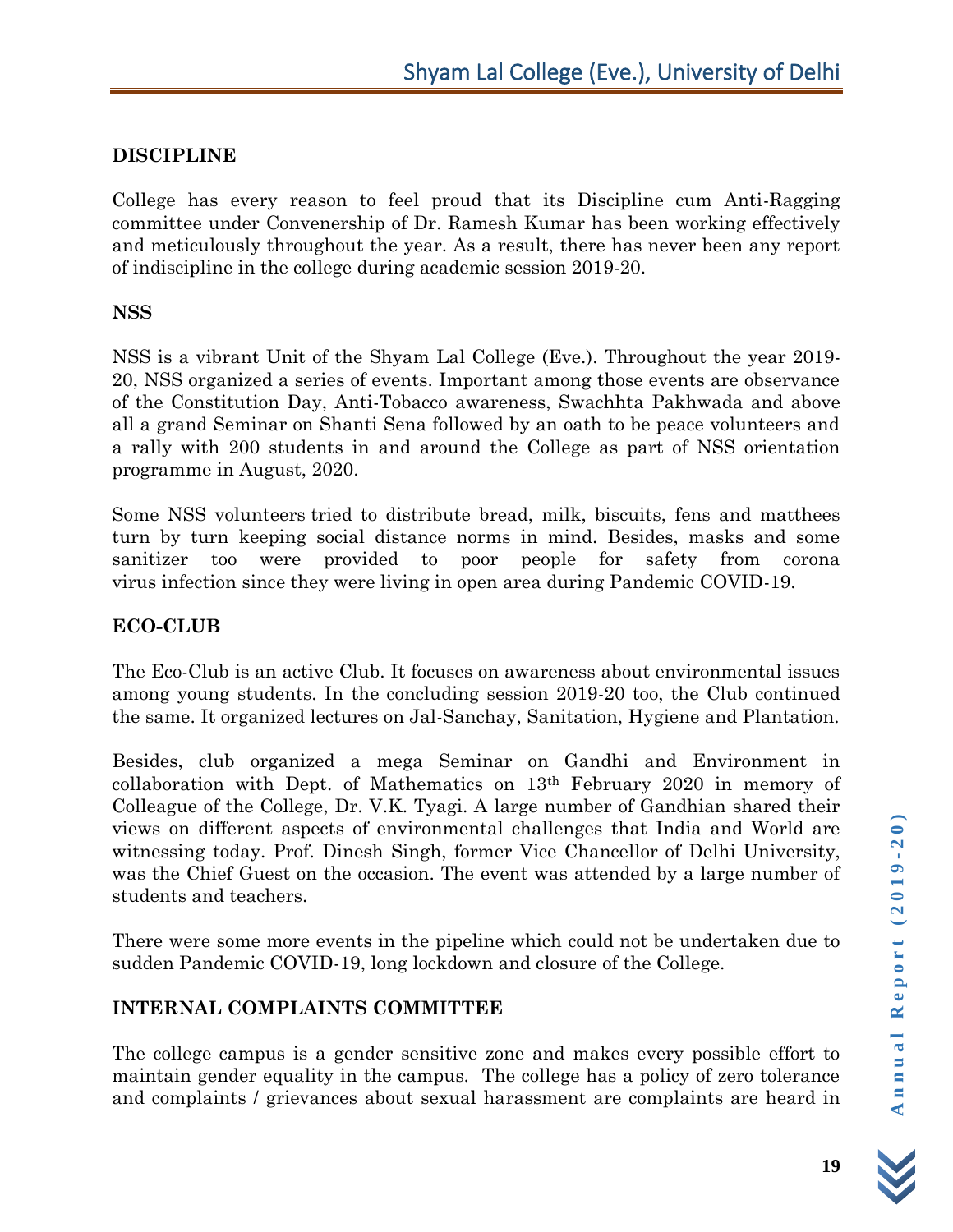person by the Internal Complaints Committee, which comprises of at least 50% of women members in all. Also, complaint boxes have been placed at different places in College for reporting of grievances. Boards containing details of all members of the committee have also been displayed.

## **DEBATING SOCIETY - 'DEBSOC'**

DEBSOC, debating society is one of the most active societies of the college. It was formed in the session 2017-18. DEBSOC was active throughout the session under the convenership of Kumar Prashant, Associate Professor, Department of Political Science and its committee members Dr. Anil Rai, Dr. Preeti Shukla, Dr. Pramod Kumar Dwivedi, Dr. Kusum Devi, Dr. Manish Karmwar and Dr. Megha Jain.

DEBSOC organized an Intra college Debate Competition on the topic **'EVM is the only alternative of voting in Indian Democracy'** on 7th November 2019 the society also Organized a workshop for students on 'How to improve Debating Skills' on 19th February 2020. Society is also planning to organise an inter-college event on 31st March 2020 on the topic "In a world deluged by irrelevant information, clarity is power" but due to COVID-19 college has been temporarily closed. This year, DEBSOC made a team of 15 students whom the members and teachers will train them for inter-college debate and help them to improve their debating skills. Ms. Neetu Kumari (President), Mr. Yash Tanwar (Vice President), Mr. Pradhyumn Kumar (Secretary), Ms. Shagufta (Joint Secretary), Ms. Shlagha (Promotional incharge) and Mr. Mayank, Mr. Ashwani & Mr. Abhimanyu (Team members) have always put in their continuous efforts for successful deliberation of all the events and activities.

# **LIBRARY**

Our Library has a rich collection of over 51,568 books covering an array of different disciplines. It subscribes 14 Hindi & English Newspapers, 55 magazines and journals. E-resource facility is also available through which students and teachers can access the world's best databases, DULS, E-Journals, E-books, N-List and Reports. Our library is automated and ensures the availability of current titles by consulting publishers', catalogue, book reviews and publisher websites. Open access facilities to students and staff are available on ground floor and upper library building.

The library is computerized with bar coded books and membership cards. Xerox facility is also available for the staff members. The existing ceiling of the number of copies of a title to be purchased has been increased from five to twenty in view of new syllabi. The new arrivals are duly notified and prominently displayed.

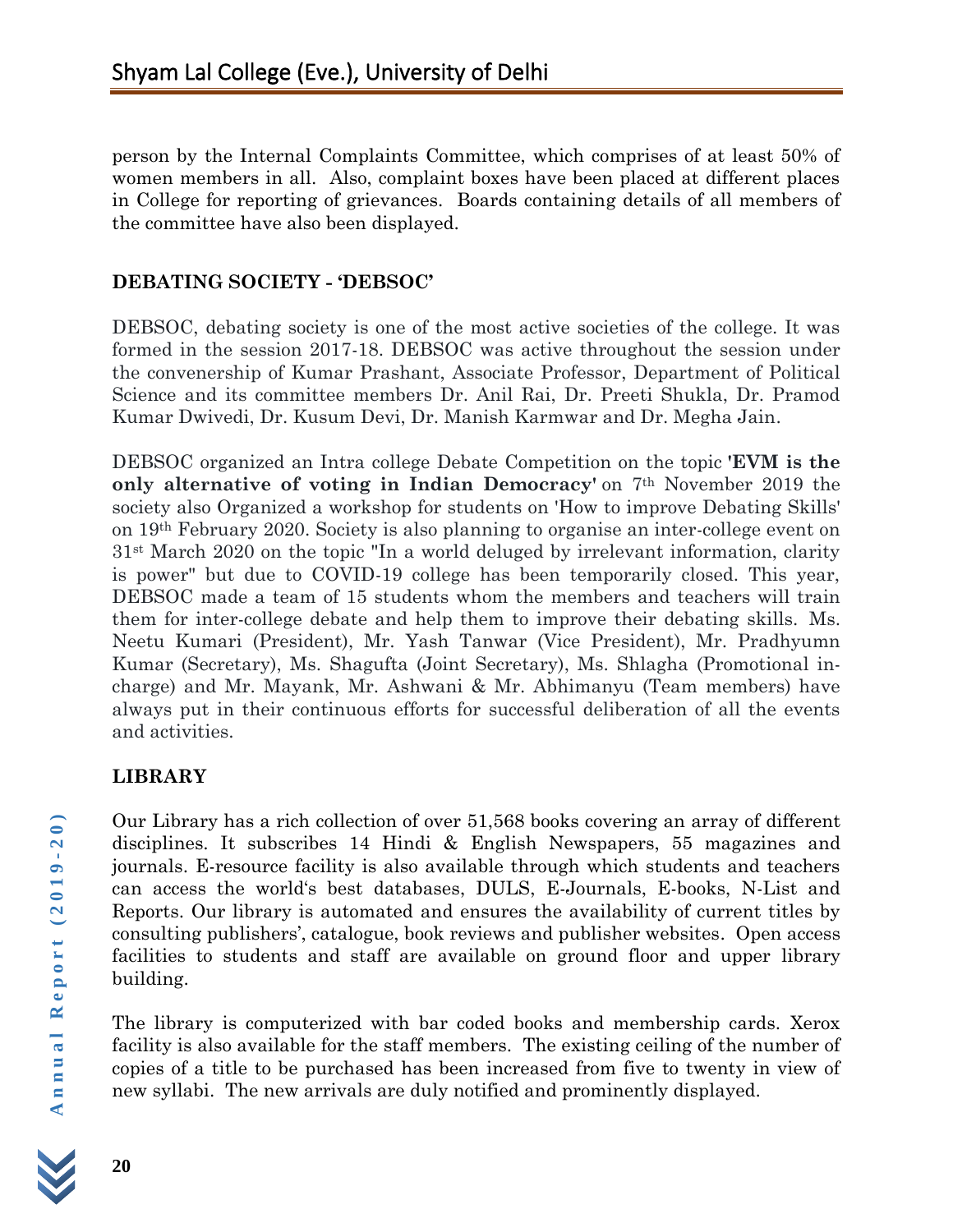## **MAGAZINE COMMITTEE**

Shyam Lal College (Eve.) publishes its college magazine annually. College magazine is an ultimate saga of the beautiful and blessed minds of the students, written by the students, for the students. There is an ambitious and talented team of students, who with the support of respected teachers showcase the talent of their college mates by thoroughly proof reading and editing wherever required. The team of mentors supervise and thus provide the readers of the magazine connect to the campus life.

The college magazine attempts to inform, educate, engage, inspire and also entertain a diverse readership. It also reflects the values which we try to imbibe in the students of our college. The magazine constitutes of original articles in the form of prose, self-composed poetry, short story, features, short essays, activities of the college, photographs of various events organized by the committees of the college. Under the able guidance of Dr. Pravin Kumar, Hon'ble Principal of our college, Dr. Deepika Verma, Dr. Sunita Saxena, Dr. Preeti Shukla and Dr. Kusum Devi and the Students of the Editorial Board have timely got the magazine printed. It was lauded by one and all.

#### **SPORTS**

This year various teams viz. Cricket, Football, Hockey, Kabaddi, Athletics, Chess, Yoga, Wrestling, men and women of our college have taken part in inter-college tournament. College Hockey team participated in Inter-college Tournament and took third position and also participated in other tournaments like Padmashree Lala Shyam Lal Hockey tournament, SGTB Khalsa College, University.

Kamil, B.A. Prog. III Year was selected in Hockey Team of University of Delhi. Kanishk Balian, B.A. (H) Political Science, II year got 1st Place in 92 Kg. category in Inter College Wrestling Championship of University of Delhi. Jatin, B.A. Prog. III Year got 1st Place in 65 Kg. category in Inter College Wrestling Championship.

# **ART, DRAMA & CULTURAL SOCIETY**

'Abhivyanjana', Art, Drama and Cultural Society of the College under the Convenership of Dr. D.N. Singh has all the dedicated students working in all segments viz. Vocal, Dance and Play. Apart from that this Committee has contributed by exploring talents among the students such as anchoring, decoration and other related activities, which can make any event of this society successful in the college in the years to come. Annual festival 'Genesis' is celebrated every year in the month of March/April.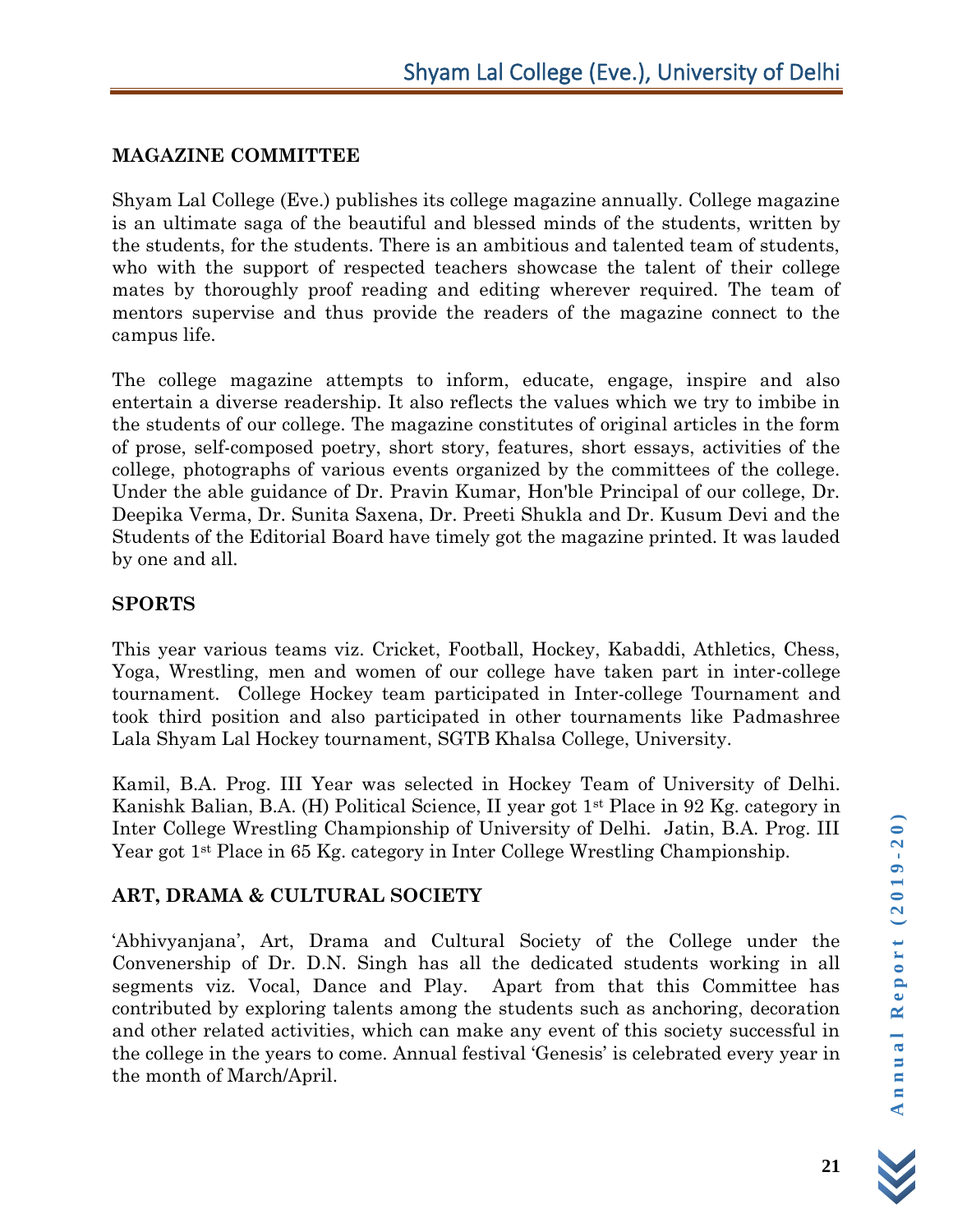Following were the volunteers of the academic session 2019-20:

- 1. Satyam Verma, President, B.Com III Year Singing
- 2. Shivani, B.A.(P) III Year Dance
- 3. Mansi Mishra, B.A. (H) Hindi Singing
- 4. Kapil Verma, B.A. (P) III year Drama
- 5. Yash Tanwar B.A. (H) Pol. Science Anchoring

Satyam initiated to make Instagram Group of 'Abhivyanjana'.

# **GANDHI STUDY CIRCLE**

Gandhi Study Circle under the convenership of Dr Amit Singh has organized many events throughout the year. GSC has organized Intra college extempore speech competition on 18th September 2019. A large no. of students participated in this competition. GSC has organized Gandhi Jayanti celebration on 1st October 2019 with great enthusiasm and joy followed by Bhajan, Play and Swachh Abhiyan Bhraman in college campus. On 2nd October, GSC Convener, Dr Amit Singh along with members Dr Ramroop Meena, Sh Anil Kumar Singh and a large number of volunteers participated in Gandhi Jayanti celebration at Gandhi Bhawan D.U. On the same day, Convener, Dr Amit Singh & Yash Tanwar received an honor certificate by Vice Chancellor as teacher coordinator and volunteer respectively. GSC also organized Inter-college Quiz Competition based on Autobiography of Mahatma Gandhi on 6/11/19 with cash prizes. A large no of students from various colleges of University of Delhi participated in this competition.

GSC has organized with collaboration of Gandhi Bhawan D.U a Two-Days 'Gandhi - Utsav' on January 28-29,2020. On the first day Gandhi-Utsav i.e. January 28 Slogan and Poster making competition was held on the theme "Mahatma Gandhi aur Paryavarana" and Speech competition was held on the theme "Mahatma Gandhi aur Mahila Utthan" both including Cash Prizes. On Next day of Gandhi - Utsav i.e. January 29 a Special lecture was organized on "Mahatma Gandhi aur Hindi Sahitya" by Professor Chandan Kumar, Dept of Hindi in which a large number of students and faculty members was present. It was appreciated by all of them. Professor Chandan Kumar and Principal Professor Pravin Kumar appreciated the students and volunteers of GSC by distributing prizes and certificates. On the same day Gandhi Pradarshani was also organized with collaboration of National Gandhi Museum.

In other front Gandhi Study Circle participated in many programmes and competitions time to time at Gandhi Bhawan, University of Delhi.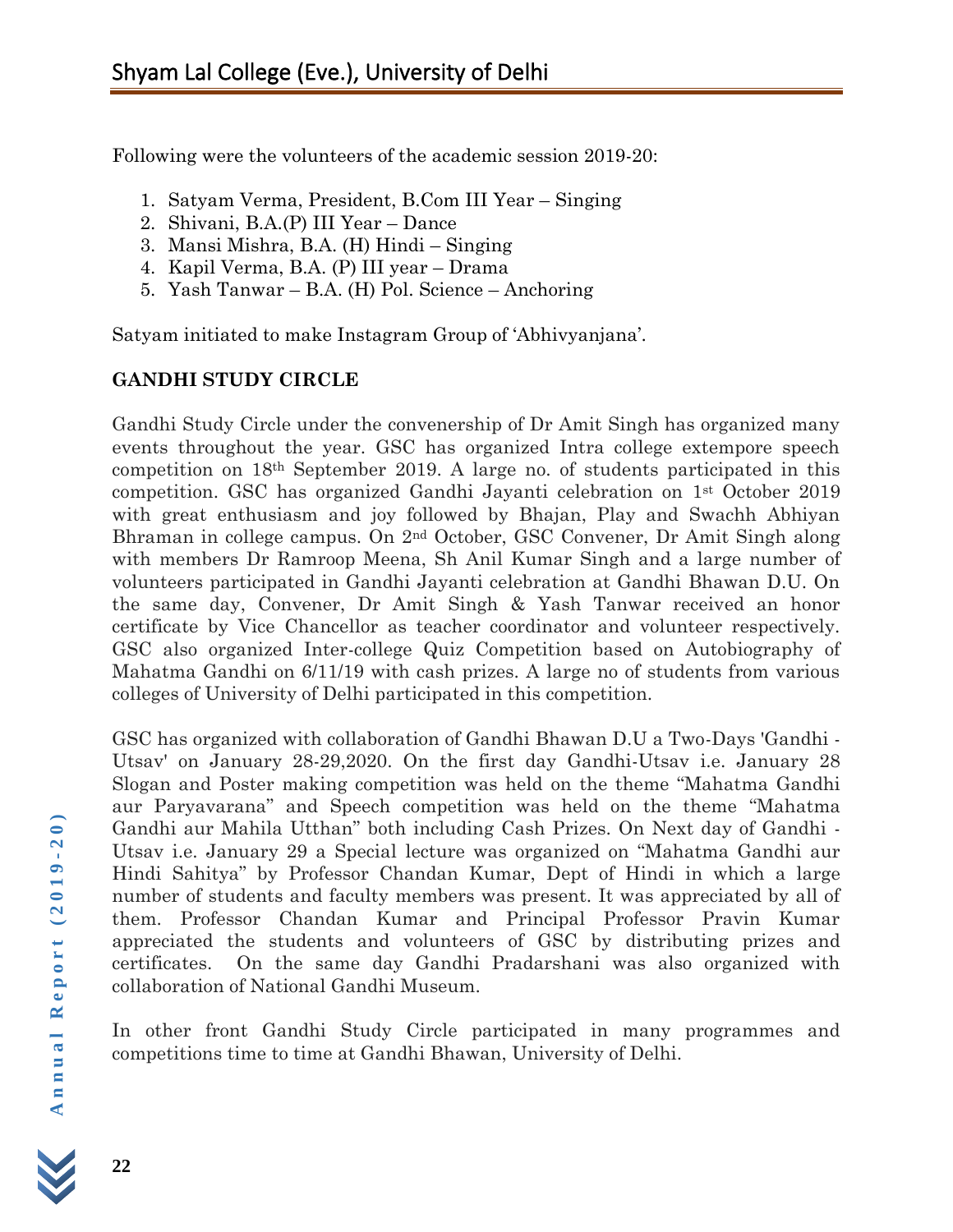## **GARDEN COMMITTEE**

The Garden Committee under the Convenership of Dr. Sarita met twice during the year and felt the need to evaluate and expand the variety of plants and equipments. It was decided to continue, development of our lawns and promoting increased social interaction through gardening.

The role of the garden committee is always to provide students and faculty members with a place to meet, learn and grow.

The committee was engaged in decoration on various occasions in the college.

# **COMPUTER SOFTWARE & WEBSITE COMMITTEE**

The computer Software and Website Committee has been active throughout the academic year 2019-2020 under the convenership of Dr. Bharti, Department of Mathematics. The committee recommended the renewal of Time-Table software, E-TDS Webtel Software and Libware software for Library.

#### **ENABLING UNIT**

Enabling unit of the College has been catering to the needs of Visually impaired students as well as teachers. A special room with all the facilities has been provided to them in order to facilitate their academic work in the college. A computer with a speech software (Jaws) has been provided for the smooth functioning of their academic work.

## **ASPIRARE: AN INTERNATIONAL JOURNAL OF COMMERCE & MANAGEMENT**

The College published the Volume No 6,September 2019 issue of Aspirare, an International Journal of Commerce & Management (Print & online both) which is An Annual Refereed and Blind peer Reviewed Journal under the leadership of Principal, Dr. Pravin Kumar, as Editor-in-Chief.

Journal is indexed with SJIF with an impact factor of 6.629 (2018).

#### **PLACEMENT CELL**

Placement Cell of the college under the leadership of **Dr. Aditya P. Tripathi** successfully **placed 163 students** of the college for different profiles with leading companies like Wipro, Travclan, TCS, Canara HSBC Bank, IPC India, Universal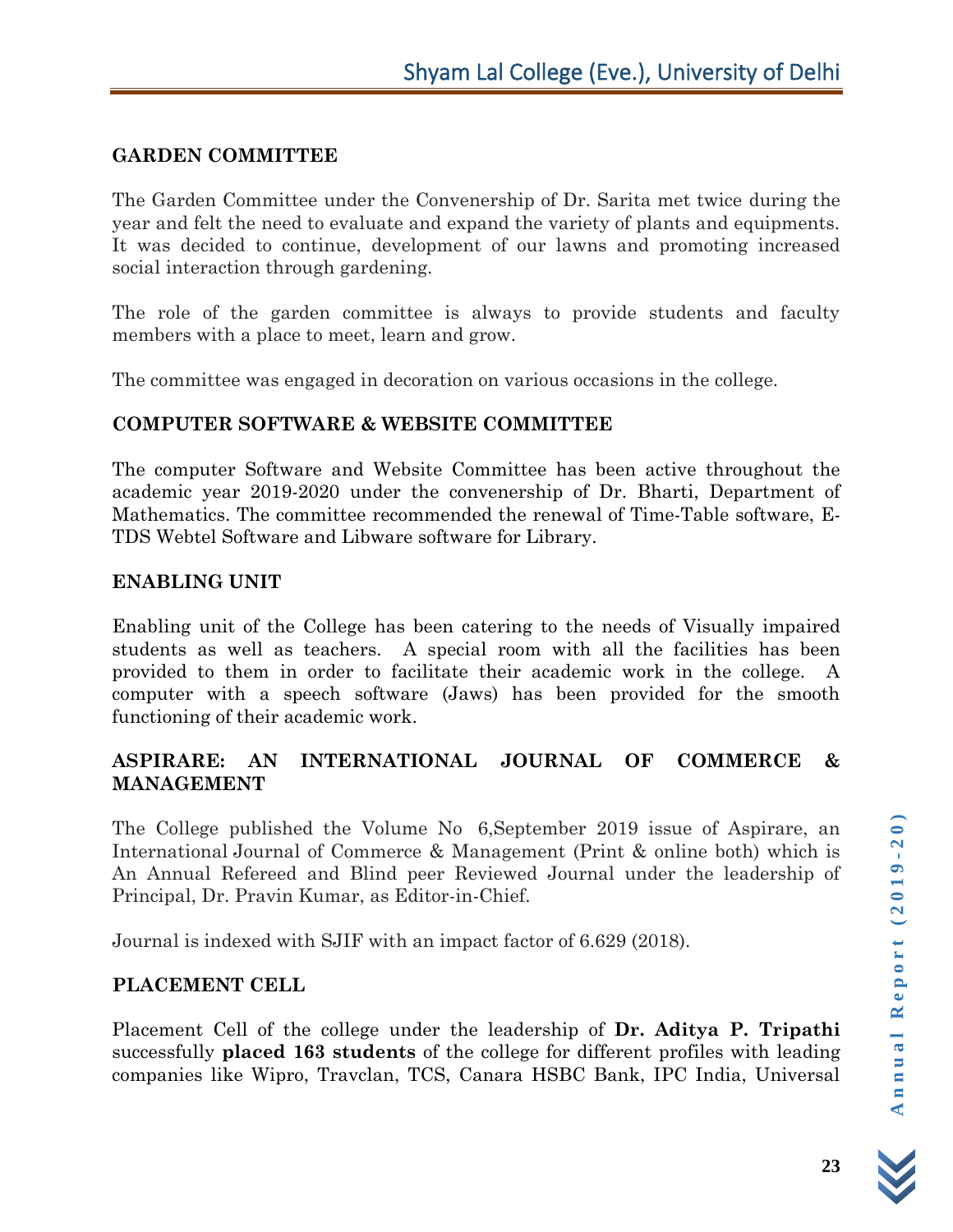Data Solution, LIDO, NUTUR, Advolt Media, Aashi Glass, Chartered Club HR Counsultancy, Destiny Infopedia, Reliance Jio to name a few.

## **WUS HEALTH AWARENESS COMMITTEE**

WUS committee under the convener ship of **Dr. Stuti Gupta** remained vibrant throughout the year. Committee organized a poster making and poetry writing competition on 'Say no to Plastic'. Committee also organized a lecture on food and oral hygiene. Dr Pooja Singhal delivered a lecture on food as medicine and Dr. Shelly Gupta gave instructions on oral hygiene. Both lectures were very informative and appreciated by the students. Next in the series was a lecture by Dr. Anand Kumar Pandey, an eminent cardiologist. He delivered a lecture on 'Lifestyle Disease and Prevention', a very contemporary issue. This was an interactive session and our students benefitted immensely from this.

# **PHOTOGRAPHY & FILM SOCIETY 'PICOHOLICS'**

The Photography and Film making society of Shyam Lal College (Eve.) is the brainchild of Dr. Manu Umesh, Assistant Professor, Department of Commerce, which is one of the most active societies of the college now working under the Convenership of **Dr. Reenu Gupta,** Assistant Professor, Department of Hindi.

Moto: Our main motive is to encourage students to present their talent on the screen and to enhance the skills of students "Your Image our Focus".

Objective: Build Talent and Skills of photography and develop personality of students interested in this field. The society also wants to take an initiative to actively organize multiple photo-walks, exhibitions and trips to encourage students. Annual Fest Synapse'19 is organized every year with the different events, which are listed below:

- Online photography
- On the spot photography
- Online film-making
- Film Auction
- PubG
- Dark Room photography
- Editing the row
- Meme making
- Story by Pics
- Treasure hunt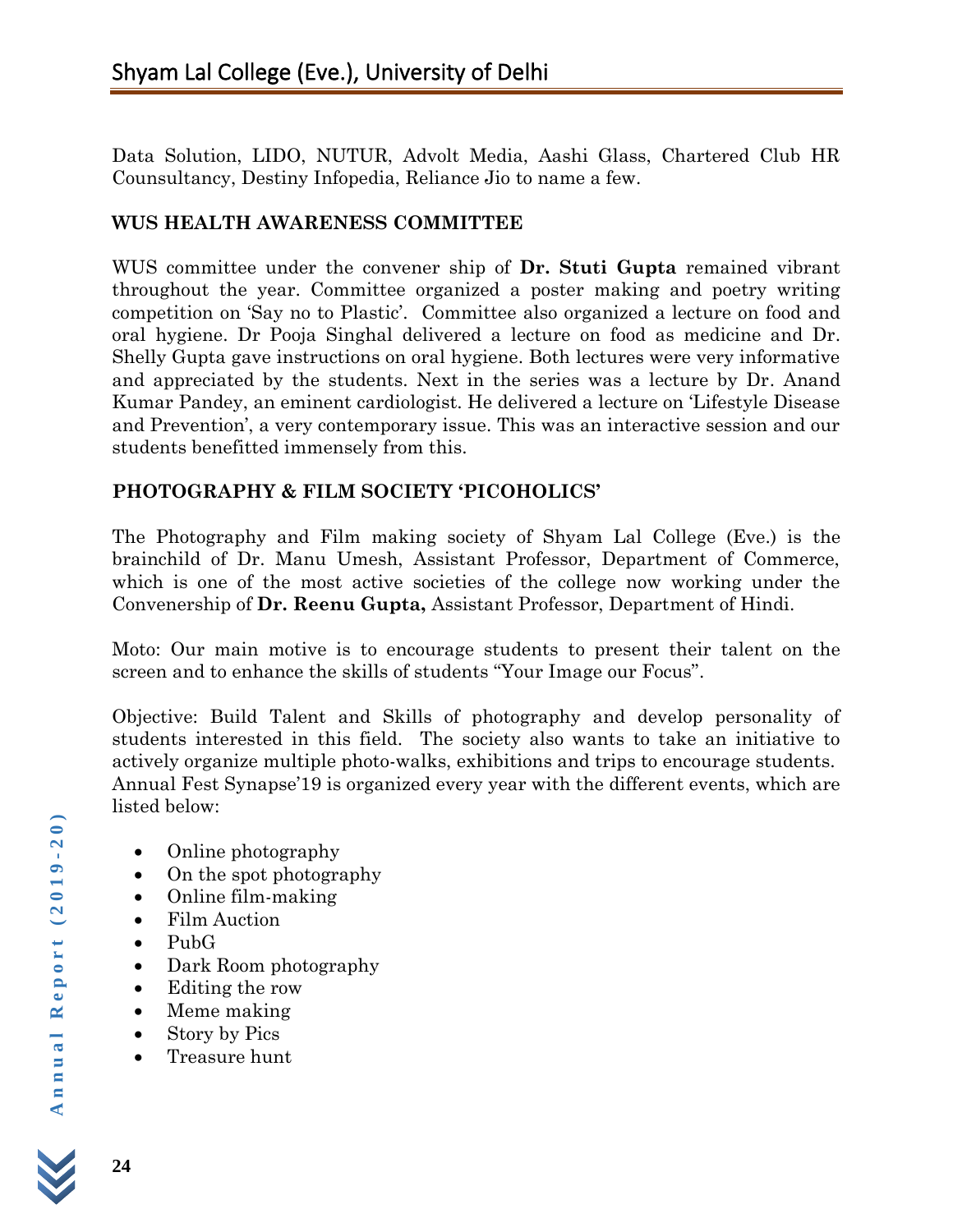## **SKILL DEVELOPMENT COMMITTEE**

Skill Development Committee, under the Convenership of Dr. Ritesh Bhardwaj, Assistant Professor performed the following activities:

| S.<br>N <sub>o</sub> | Name of the Capacity<br><b>Enhancement Scheme</b>                                                                | Date of<br>Implemen-                                        | Number of<br><b>Students</b> | Agencies<br>Involved                                                                                                                           |
|----------------------|------------------------------------------------------------------------------------------------------------------|-------------------------------------------------------------|------------------------------|------------------------------------------------------------------------------------------------------------------------------------------------|
|                      |                                                                                                                  | tation                                                      | Enrolled                     |                                                                                                                                                |
| 1.                   | <b>Skill Development: The</b><br>Need of the Hour (A Talk)                                                       | 19.09.2019                                                  | 250 students                 | Delhi Technical<br>University &<br>Noida<br>International<br>University                                                                        |
| 2.                   | Search, Research, Effective<br>Research Writings and<br>Academic<br>Integrity(Faculty<br>Development Workshop)   | 30.09.2019                                                  | Approx 60<br>Faculties       | Autonomous<br>Institution of<br>Ministry of<br>Culture,<br>Government of<br>India, Indira<br>Gandhi National<br>Centre for the<br>Arts (IGNCA) |
| 3.                   | Delhi Youth Parliament                                                                                           | 06 to 08<br>Nov, 2019                                       | 3 Students                   | Delhi Legislative<br>Assembly, Delhi<br>Government                                                                                             |
| $\overline{4}$       | Social Innovation and<br>Social<br><b>Enterprises: A Short Course</b><br>$\overline{on}$<br><b>UKERI</b> Project | 31st<br>October,<br>01,02,07,08<br>& 09<br>November<br>2019 | 6 Students                   | Design<br>Innovation<br>Centre of<br>University of<br>Delhi & KMC<br>College,<br>University of<br>Delhi                                        |
| $\overline{5}$       | How to Prepare for Civil<br>Service                                                                              | 16 October,<br>2019                                         | 200 Students                 | Joint<br>collaboration<br>with Vision IAS<br><b>Studies</b>                                                                                    |

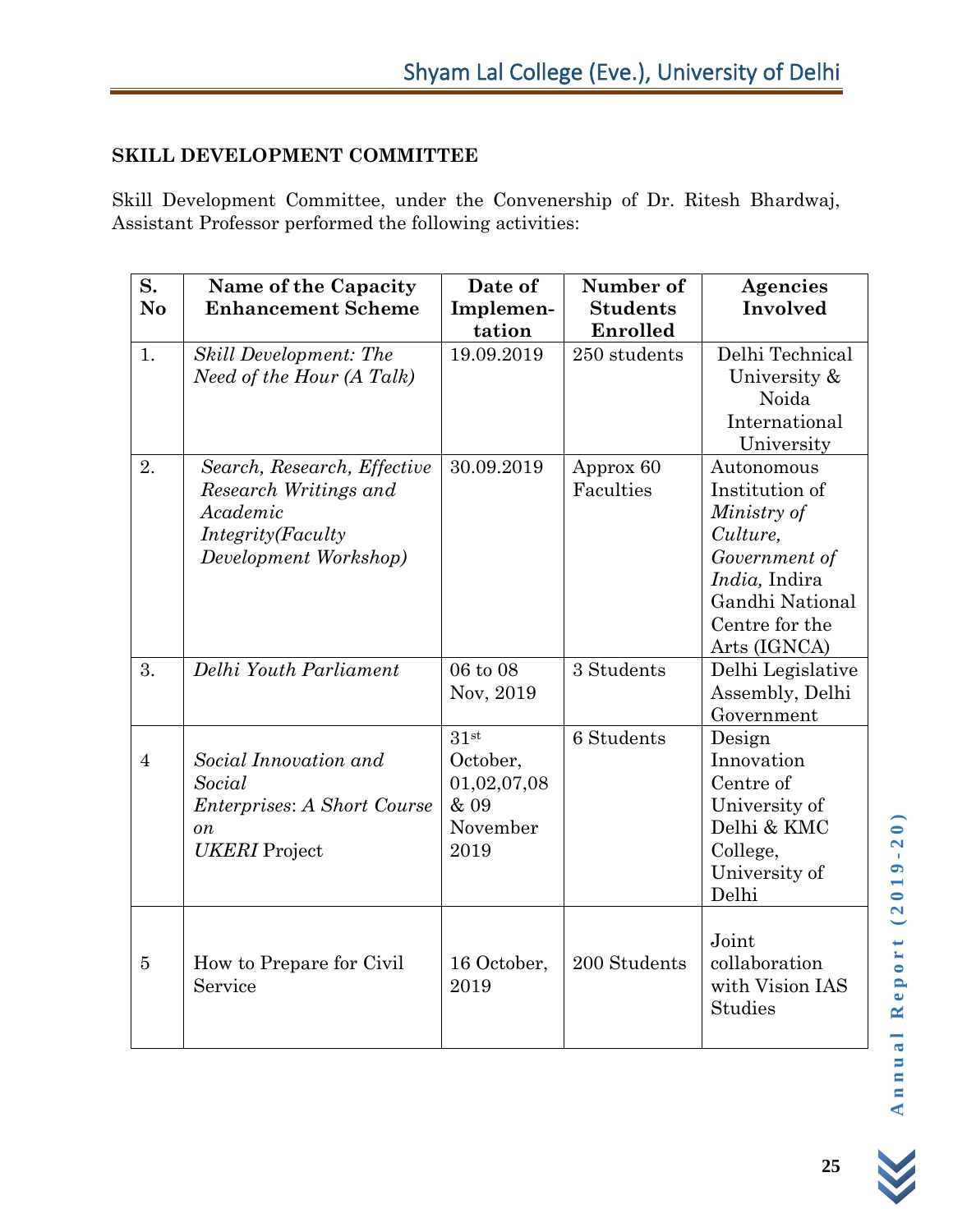| 5. | Professional Photography<br>Training Workshop                                                                                                                                                                            | $15-$<br>19January<br>2020<br>(Postponed)<br>& Held<br>from $24-$<br>28<br>February,<br>2020) | Approx 50<br><b>Students</b> | Skill<br>Development<br>Cell of Shyam<br>Lal College<br>(Eve.)                                                                                    |
|----|--------------------------------------------------------------------------------------------------------------------------------------------------------------------------------------------------------------------------|-----------------------------------------------------------------------------------------------|------------------------------|---------------------------------------------------------------------------------------------------------------------------------------------------|
| 6. | Dr. Ambedkar Memorial<br>Lecture Series (4th), Onilne<br>Mode through Cisco Webex<br>Speaker: Dr. Ritesh<br>Bhardwaj, SLCE,<br>University of Delhi<br>Speaker: Dr. Pinki Punia,<br>PGDAV College, University<br>of Delhi | 14 April,<br>2020                                                                             | 51 Students                  | Skill<br>Development<br>Cell of Shyam<br>Lal College<br>(Eve.)                                                                                    |
| 7. | How to Prepare an<br><b>Effective Resume/CV</b>                                                                                                                                                                          | 04 April,<br>2020                                                                             | 45 Students                  | Skill<br>Development<br>Cell of Shyam<br>Lal College<br>$(Eve.)$ & CV Owl<br>Company                                                              |
| 8. | Art Appreciation and<br><b>Research Ethics</b>                                                                                                                                                                           | $05-08,$<br>March 2020                                                                        | 50 Students                  | Autonomous<br>Institution of<br>Ministry of<br>Culture,<br>Government of<br>India at Indira<br>Gandhi National<br>Centre for the<br>Arts (IGNCA), |